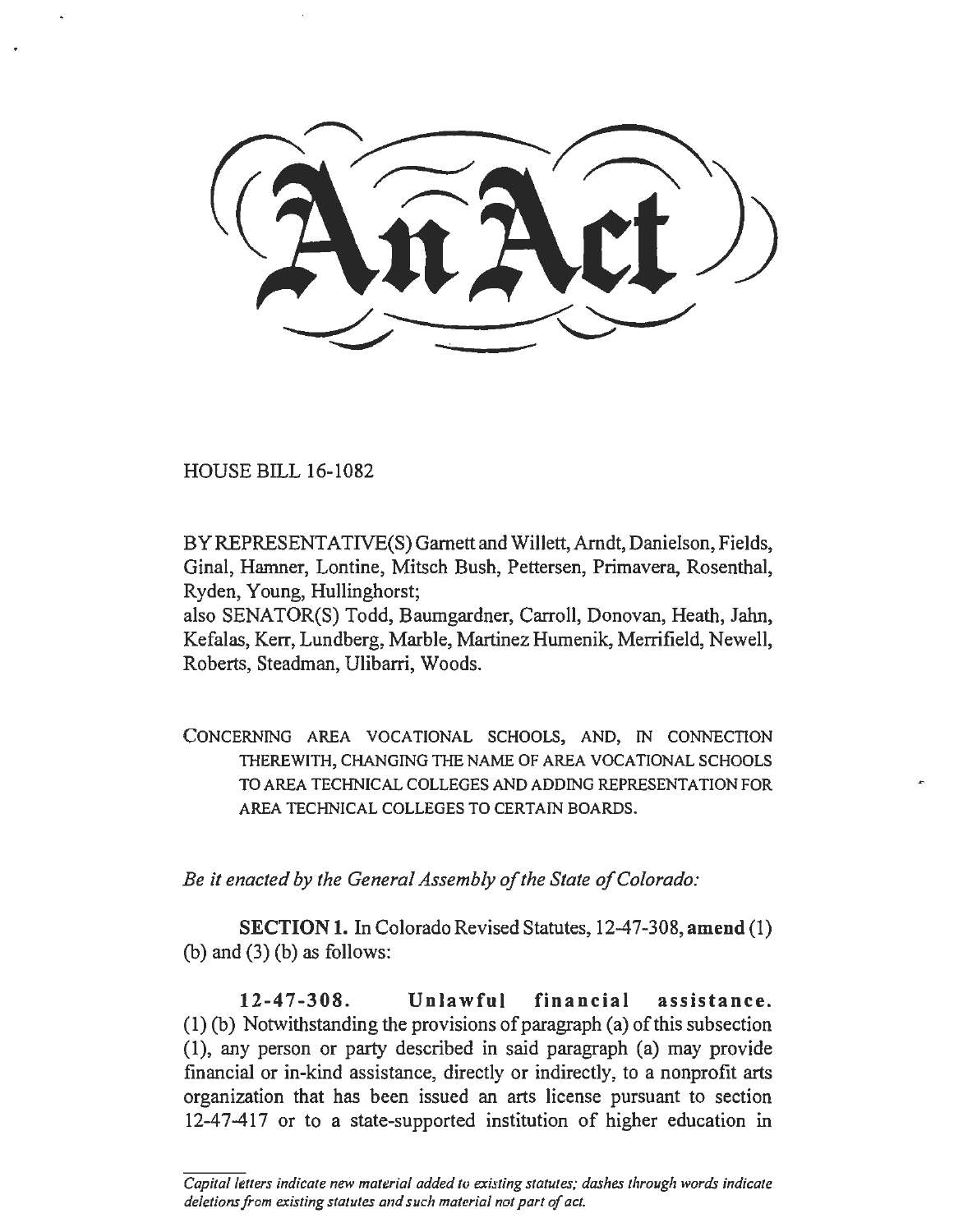Colorado, including junior colleges, area vocational schools TECHNICAL COLLEGES, and the Auraria higher education center, or the governing board of a state-supported institution of higher education, or to a nonpublic institution of higher education as defined in section 23-3.7-102, C.R.S., that is operating pursuant to 26 U.S.C. sec. 501 (c) (3) of the federal "Internal Revenue Code of 1986", as amended, if the institution has been issued a license pursuant to article 46, 47, or 48 of this title.

(3) (b) Notwithstanding the provisions of paragraph (a) of this subsection (3), a nonprofit arts organization that has been issued an arts license pursuant to section 12-47-417 or a state-supported institution of higher education in Colorado, including junior colleges, area vocational schools TECHNICAL COLLEGES, and the Auraria higher education center, or the governing board of a state-supported institution of higher education, or a nonpublic institution of higher education as defined in section 23-3.7-102, C.R.S., that is operating pursuant to 26 U.S.C. sec. 501 (c) (3) of the federal "Internal Revenue Code of 1986", as amended, if the institution has been issued a license pursuant to article 46, 47, or 48 of this title, may receive financial or in-kind assistance, directly or indirectly, from the persons or parties described and referred to in paragraph (a) of subsection (I) of this section.

SECTION 2. In Colorado Revised Statutes, 12-59-103, amend (13) as follows:

12-59-103. Definitions. As used in this article, unless the context otherwise requires:

(13) "Train-out" means the opportunity for a student of a private occupational school ceasing operation to meet such student's educational objectives through training provided by another approved private occupational school, a community college, an area vocational school TECHNICAL COLLEGE, or any other training arrangement acceptable to the division.

SECTION 3. In Colorado Revised Statutes, 12-59-115, amend (7) (a) as follows:

12-59-115. Bonds. (7) (a) In the event that a private occupational school ceases operation, the board shall be IS authorized to make demand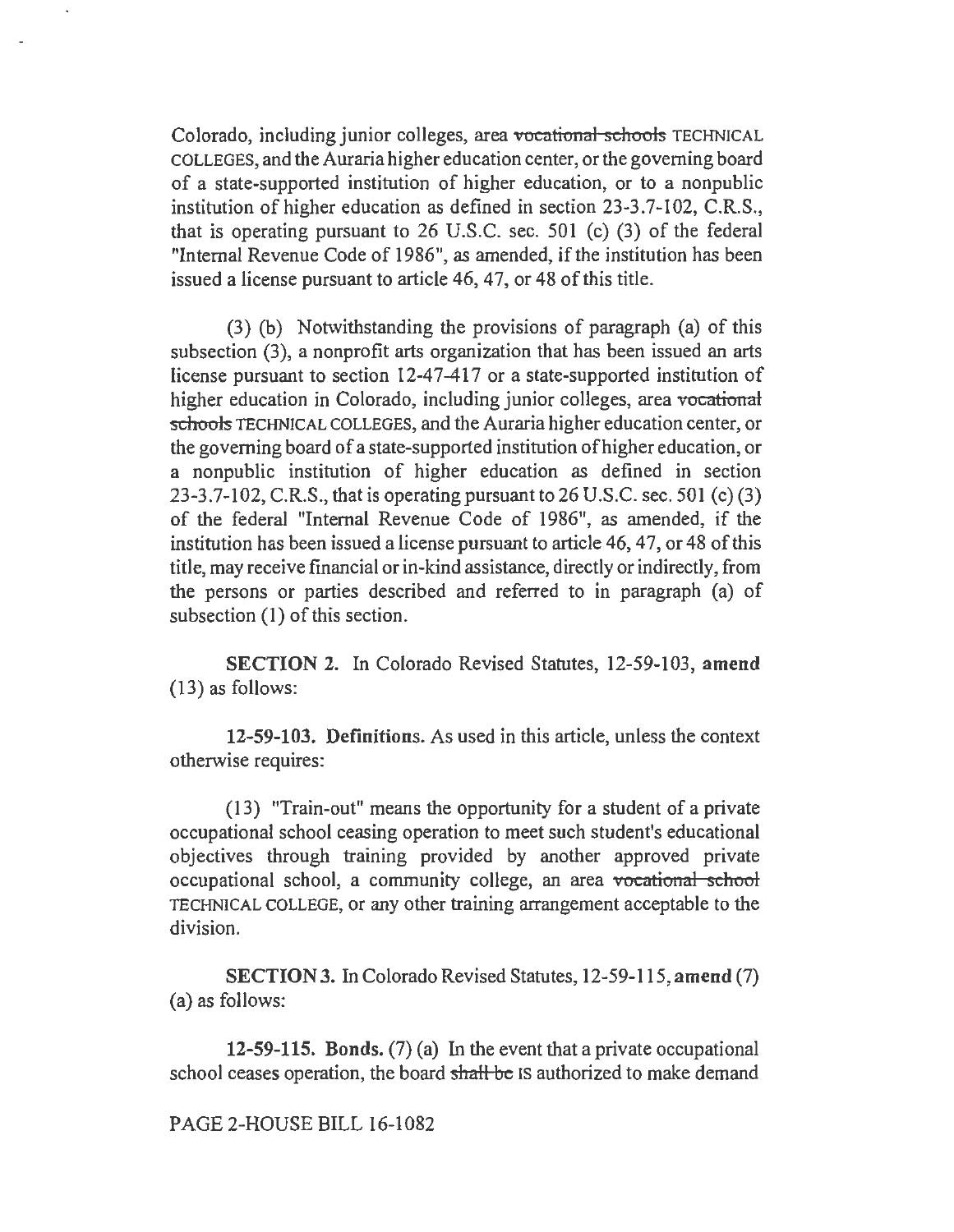on the surety of such school upon the demand for a refund by a student or the implementation of a train-out for the students of such school, and the surety shall pay the claim due in a timely manner. To the extent practicable, the board shall use the amount of the bond to provide train-out for students of the private occupational school ceasing operation through a contract with another approved private occupational school, a community college, an area vocational school TECHNICAL COLLEGE, or any other training arrangement acceptable to the board. The train-out provided to a student shall replace REPLACES the original enrollment agreement or contract between the student and the private occupational school ceasing operation; except that tuition and fee payments shall be made by the student as required by the original enrollment agreement or contract.

SECTION 4. In Colorado Revised Statutes, 22-10-103, amend (7) (a) and  $(11)$  (b) (I) as follows:

22-10-103. Definitions. As used in this article, unless the context otherwise requires:

(7) "Local education provider" means one of the following entities that the department recognizes as providing appropriate and effective adult education and literacy programs:

(a) A secondary or postsecondary, public or private, nonprofit educational entity, including but not limited to a school district, charter school, board of cooperative services, state institution of higher education, junior college, and area vocational school TECHNICAL COLLEGE;

(11) (b) For purposes of this subsection (11), a postsecondary education or training provider includes, but need not be limited to:

(I) A state institution of higher education, junior college, or area vocational school TECHNICAL COLLEGE:

SECTION 5. In Colorado Revised Statutes, 22-35-103, amend  $(12)$  (a) as follows:

22-35-103. Definitions. As used in this article, unless the context otherwise requires:

## PAGE 3-HOUSE BILL 16-1082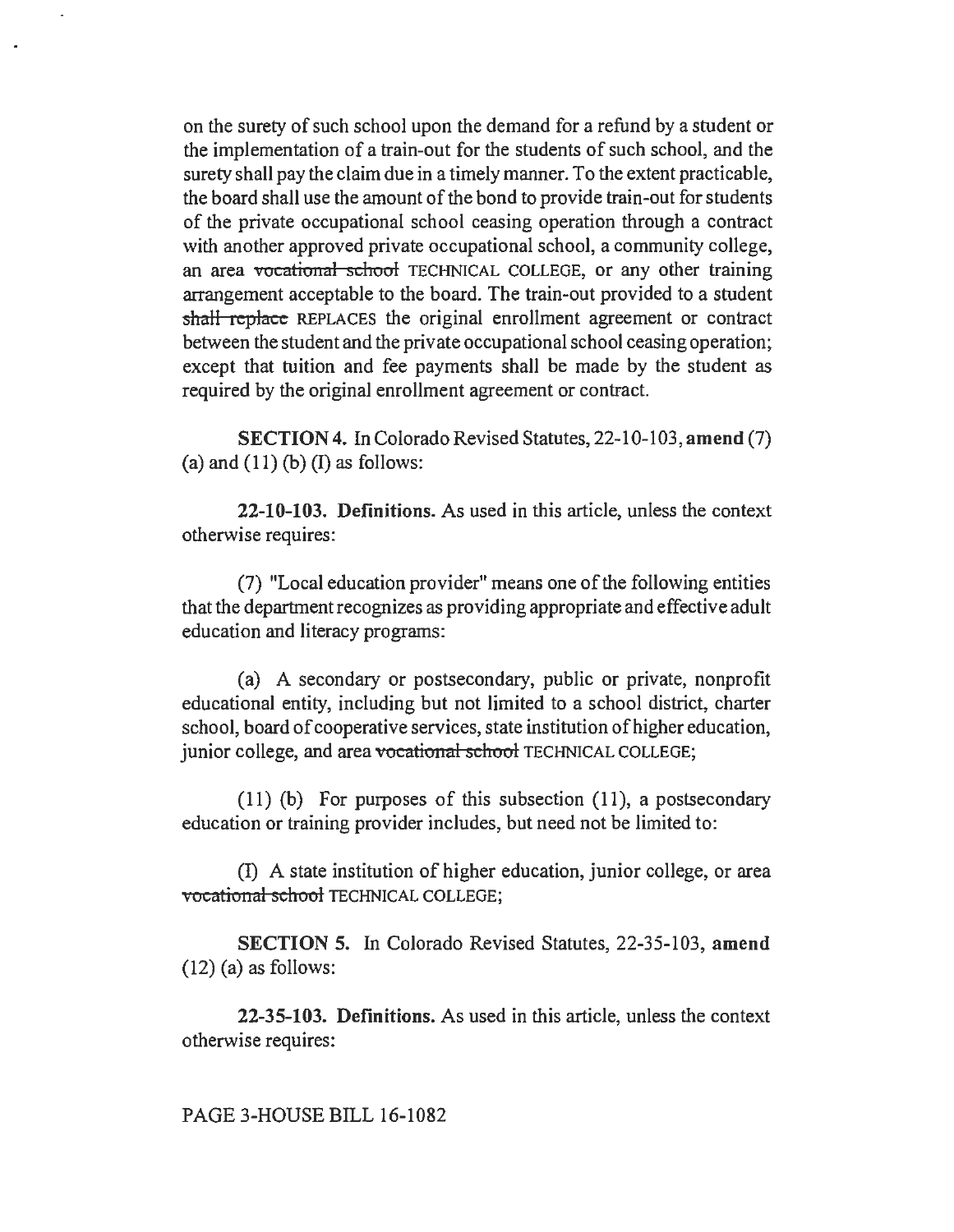(12) "Institution of higher education" means:

(a) A state university or college, community college, junior college, local district college, or area vocational school TECHNICAL COLLEGE described in title 23, C.R.S.;

SECTION 6. In Colorado Revised Statutes, 22-35-105, amend (3) (a) (I) as follows:

22-35-105. Financial provisions - payment of tuition. (3) (a) A cooperative agreement shall establish the tuition rate at which the local education provider shall pay the institution of higher education for any courses in which a qualified student of the local education provider concurrently enrolls at the institution. The tuition rate shall not exceed:

(I) For a course offered by a public community college, a public junior college, or an area vocational school TECHNICAL COLLEGE, the student share of the tuition rate established for Colorado residents enrolled in the course, which tuition rate is established by the state board for community colleges and occupational education pursuant to section 23-60-202 (1) (c) (I), C.R.S.; except that, if the local education provider is located outside the boundaries of every community college service area, as assigned by the commission pursuant to section 23-60-207, C.R.S., the tuition rate shall not exceed the actual student share of the resident tuition rate of the nearest Colorado public institution of higher education.

SECTION 7. In Colorado Revised Statutes, 22-35-107, amend (2) introductory portion,  $(2)$  (b), and  $(6)$  (f) as follows:

22-35-107. Concurrent enrollment advisory board - created membership -duties- reports - repeal. (2) The board shall consist of the following thirteen FOURTEEN members:

(b) Four FIVE representatives from the state systems of higher education appointed by the executive director of the department of higher education, including at least two members who represent the Colorado community college system, one member who represents a public, four-year institution of higher education, and one member who represents a local district college, AND ONE MEMBER WHO REPRESENTS AN AREA TECHNICAL COLLEGE;

PAGE 4-HOUSE BILL 16-1082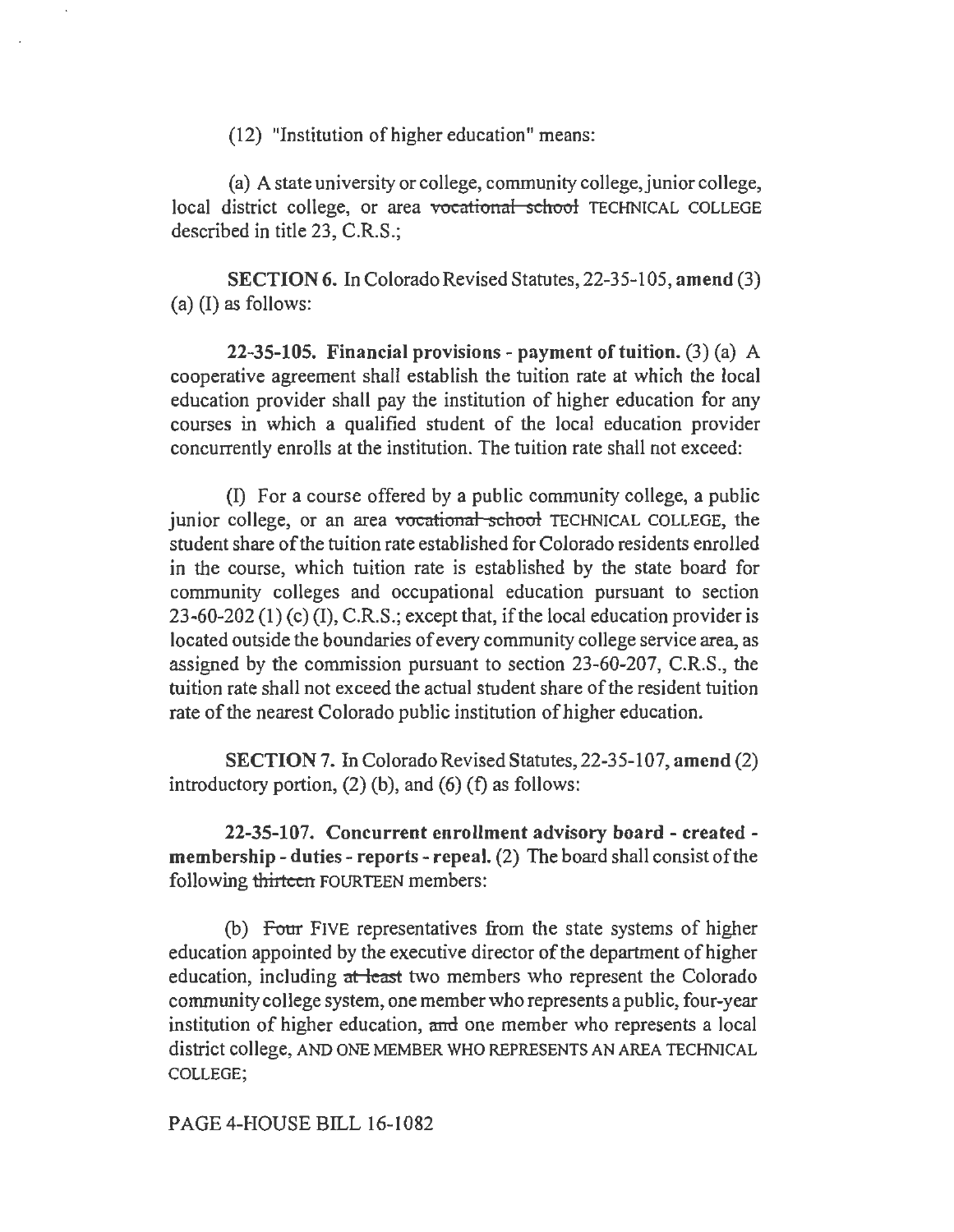(6) The board shall have the following duties:

(f) Collaborating with persons from the department of education, the department of labor and employment, the community college system, the local district junior colleges, area vocational schools TECHNICAL COLLEGES, and the Colorado work force development council created in section 24-46.3-101, C.R.S., to create a set of standard recommendations to advise and assist local education providers in creating cooperative agreements to include course work related to apprenticeship programs and internship programs as options within a local education provider's concurrent enrollment program. The board shall complete the standard recommendations and make them available to local education providers by January 1, 2016.

SECTION 8. In Colorado Revised Statutes, 23-1-102, amend (2) as follows:

23-1-102. Commission established -terms of office. (2) There is hereby established a central policy and coordinating board for higher education in the state of Colorado, to be known as the Colorado commission on higher education, referred to in this article as the "commission". The duties and powers delegated to the commission by this article shaH apply to all state-supported institutions of higher education, including, but not limited to, all postsecondary institutions in the state supported in whole or part by state funds, and including junior colleges and community colleges, extension programs of the state-supported universities and colleges, local district colleges, area vocational schools TECHNICAL COLLEGES, the Auraria higher education center established in article 70 of this title, and specifically the regents of the university of Colorado and the institutions it governs. The governing boards and institutions of the public system of higher education in Colorado, including the university of Colorado, are obligated to conform to the policies set by the commission within the authorities delegated to it in this article.

SECTION 9. In Colorado Revised Statutes, 23-1-106, amend (5) (a) as follows:

23-1-106. Duties and powers of the commission with respect to capital construction and long-range planning - legislative declaration - definitions. (5) (a) The commission shall approve plans for any capital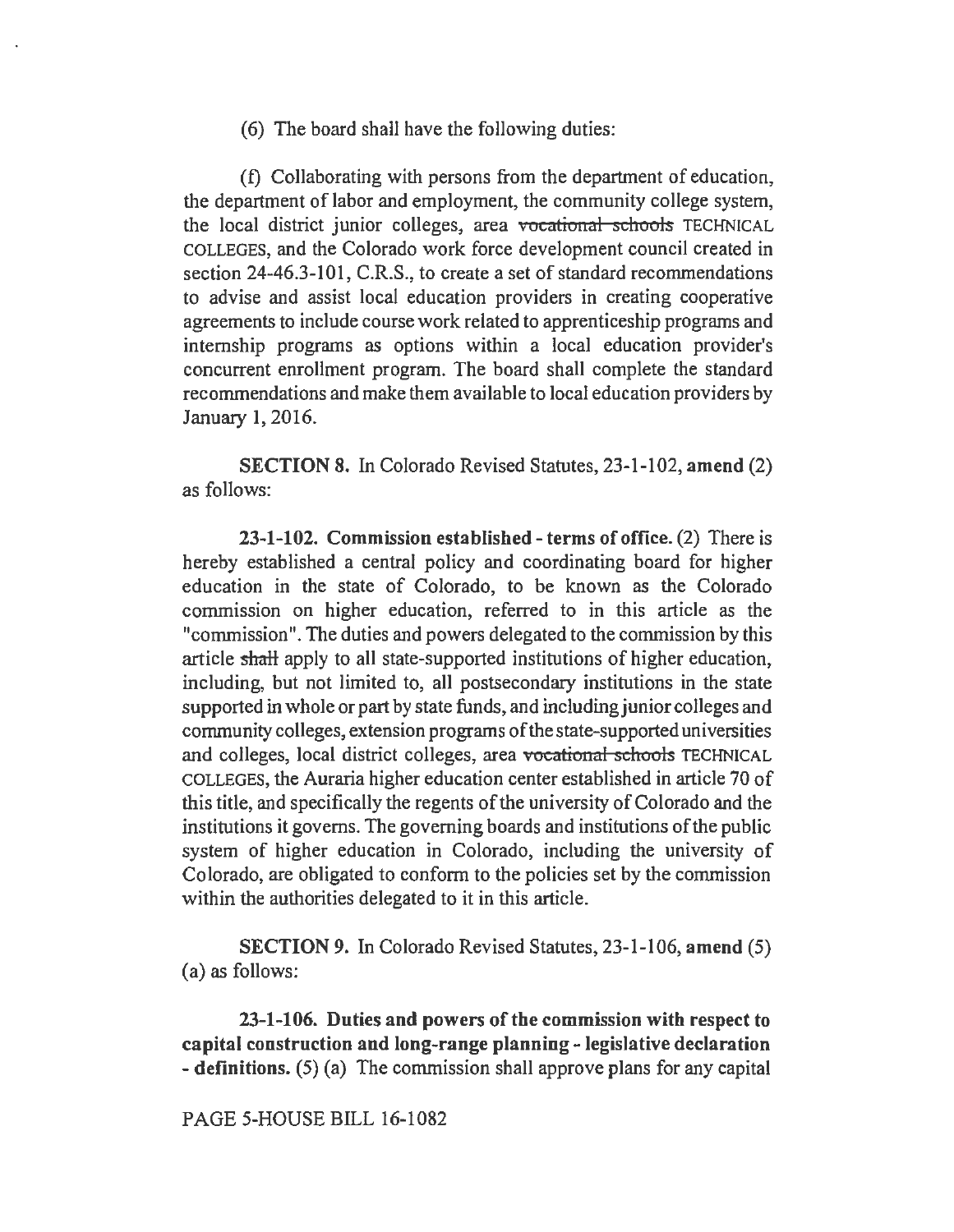construction or capital renewal project at any state institution of higher education regardless of the source of funds; except that the commission need not approve plans for any capital construction or capital renewal project at a local district college or area vocational school TECHNICAL COLLEGE or for any capital construction or capital renewal project described in subsection  $(9)$  or  $(10)$  of this section.

SECTION 10. In Colorado Revised Statutes, 23-1-108, amend  $(1.5)$  (b) (VI),  $(1.9)$  (a) (I),  $(1.9)$  (a) (III), and  $(1.9)$  (b) as follows:

23-1-108. Duties and powers of the commission with regard to systemwide planning. (1.5) (b) At a minimum, the commission shall address the following issues in developing the master plan:

(VI) The role of two-year and four-year junior colleges and area vocational schools TECHNICAL COLLEGES in helping to address the workforce and economic development needs of the state within the system of higher education; and

(1.9) (a) (I) On or before December l, 2013, the commission shall create a perfonnance-based funding plan to appropriate to each governing board, including the governing boards for the junior colleges and area vocational schools TECHNICAL COLLEGES, a portion of the performance funding amount for the applicable state fiscal year based on the success demonstrated by the institutions under each governing board's control in meeting the goals and expectations specified in the institutions' respective performance contracts.

(III) The commission shall ensure that the performance-based funding plan distributes the performance funding amount on the basis of an institution's performance in meeting the negotiated goals and expectations specified in its performance contract. The distribution of the performance funding amount shall not take into account additional revenues that may be available to the institution, including but not limited to local property tax revenues received by the junior colleges and area vocational schools TECHNICAL COLLEGES.

(b) After the 2016-17 state fiscal year, in each state fiscal year in which the general assembly appropriates the restored level of general fund appropriations for the state system of higher education, the commission,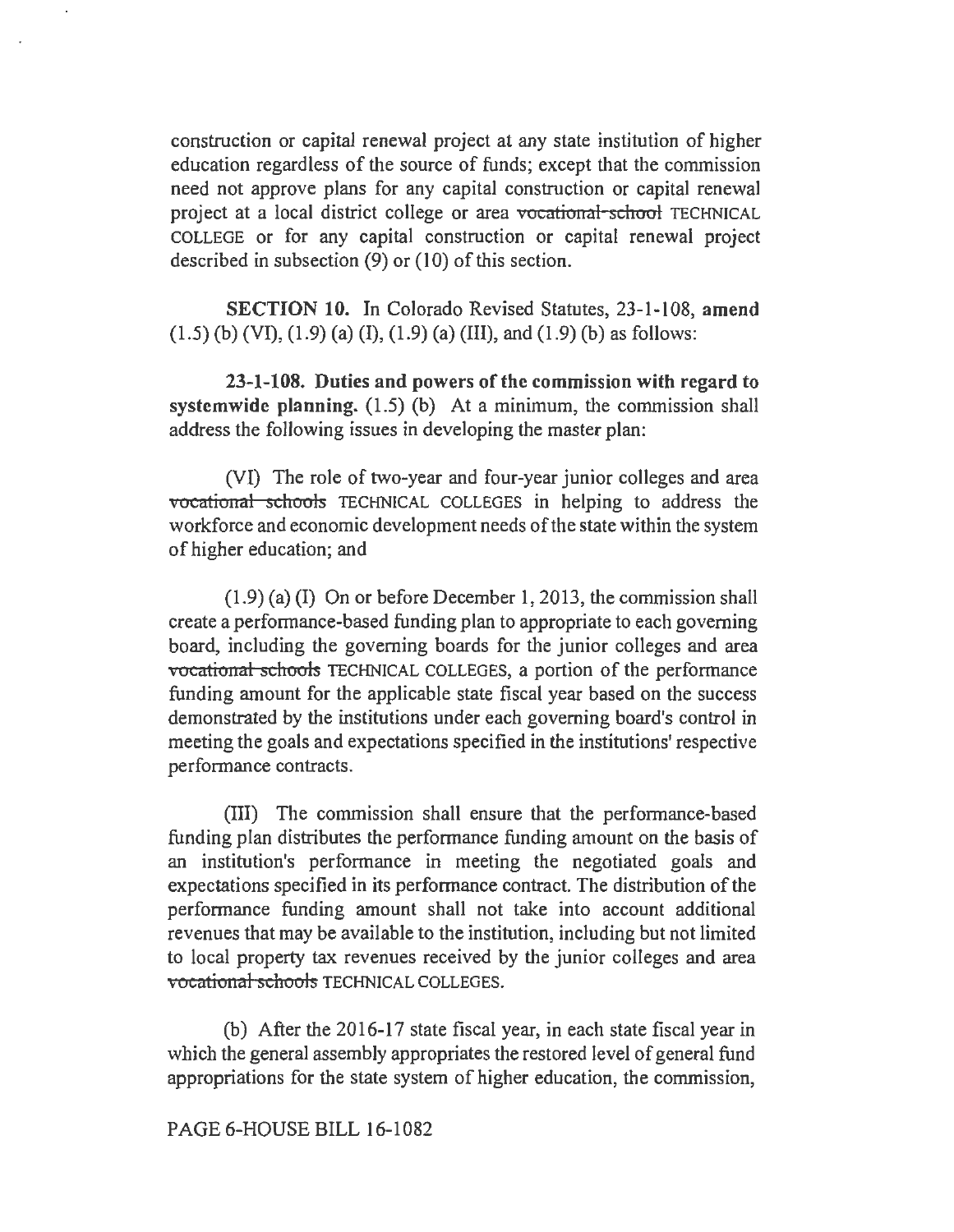based on the performance-based funding plan adopted in the master plan, shall recommend to the joint budget committee the portion of the performance funding amount to be appropriated to each governing board, including the governing boards for the junior colleges and the area vocational schools TECHNICAL COLLEGES, based on the demonstrated performance of the institutions that are under the governing board's control in meeting the institutions' goals and expectations specified in the institutions' respective performance contracts.

SECTION 11. In Colorado Revised Statutes, 23-1-130, amend (2) (a) as follows:

23-1-130. Department duty to report on workforce needs and credential production - repeal. (2) To the extent practicable within available resources and subject to the availability of data currently collected by and accessible to state agencies, the department, in consultation with the department of labor, the department of regulatory agencies, and any other entity the department deems appropriate, shall produce an annual report regarding state workforce need projections and credential production. The report shall:

(a) Indicate the state's anticipated workforce needs and the number of degrees, certificates, and other credentials that public and private institutions of higher education, private occupational schools, local district colleges, and area vocational schools TECHNICAL COLLEGES expect to issue;

SECTION 12. In Colorado Revised Statutes, 23-1-132, amend (3) as follows:

23-1-132. Commission directive-tuition waivers for exonerated persons. (3) The policy described in subsection (1) of this section shall MUST be implemented by all state-supported institutions of higher education, including but not limited to all postsecondary institutions in the state supported in whole or in part by state funds, including junior colleges and community colleges, extension programs of the state-supported universities and colleges, local district colleges, and area vocational schools TECHNICAL COLLEGES.

SECTION 13. In Colorado Revised Statutes, 23-2-102, amend (I) as follows:

PAGE 7-HOUSE BILL 16-1082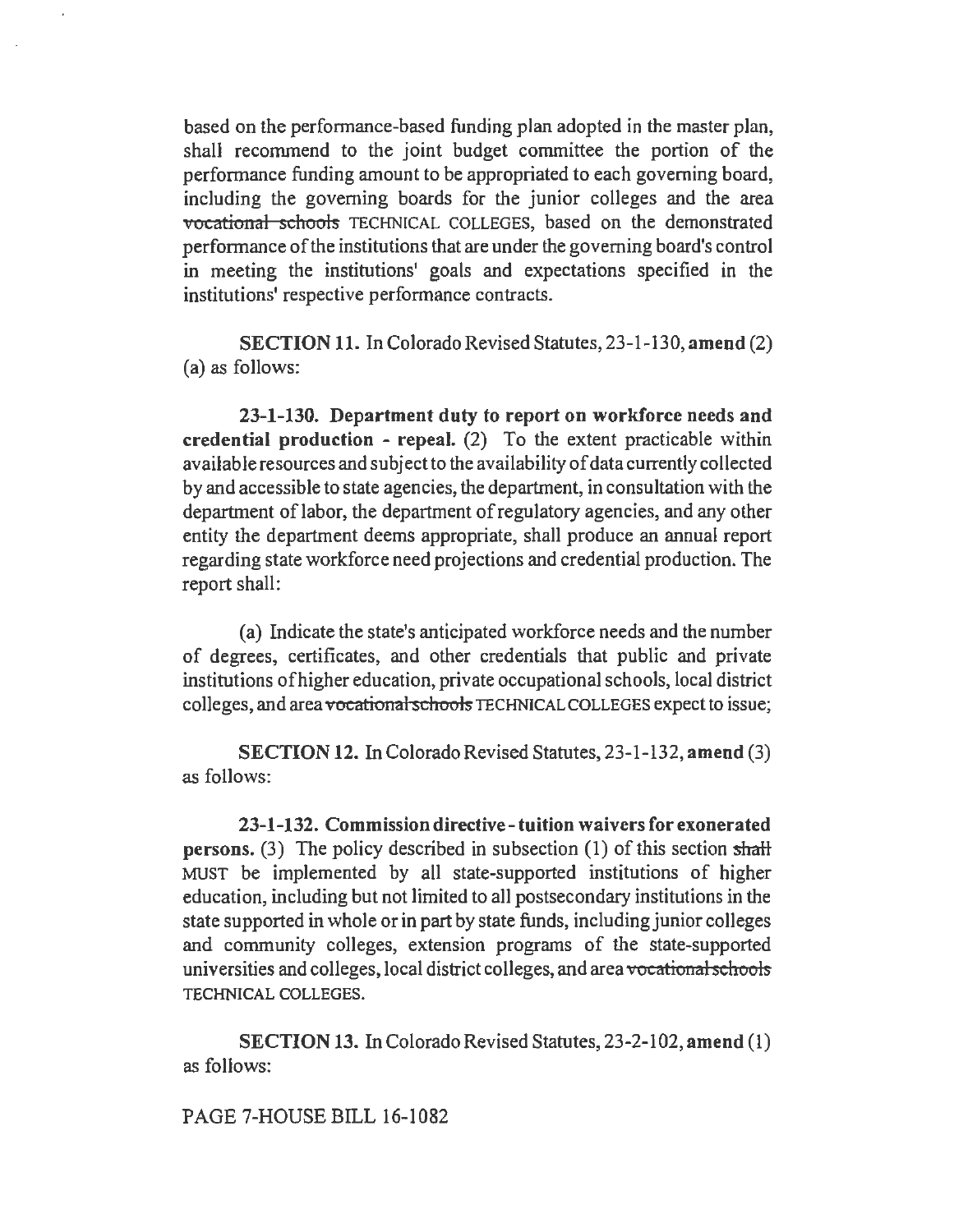23-2-102. Definitions. As used in this article, unless the context otherwise requires:

(1) "Alternate enrollment" means the opportunity for a student enrolled in a private college or university that ceases operation to meet the student's educational objectives through education provided by another authorized private college or university, a community college, an area vocational school TECHNICAL COLLEGE, or any other educational arrangement acceptable to the department and the commission.

SECTION 14. In Colorado Revised Statutes, 23-2-103.8, amend  $(7)$  (a) as follows:

23-2-103.8. Financial integrity - surety. (7) (a) If a private college or university ceases operation, the commission may make demand on the surety of the institution upon the demand for a refund by a student or the implementation of alternate enrollment for the students enrolled in the institution, and the holder of the surety or, if the surety is a bond, the principal on the bond shall pay the claim due in a timely manner. To the extent practicable, the commission shall use the amount of the surety to provide alternate enrollment for students of the institution that ceases operation through a contract with another authorized private college or university, a community college, an area vocational school TECHNICAL COLLEGE, or any other arrangement that is acceptable to the department. The alternate enrollment provided to a student shall replace REPLACES the original enrollment agreement, if any, between the student and the private college or university; except that the student shall make the tuition and fee payments as required by the original enrollment agreement, if any.

SECTION 15. In Colorado Revised Statutes, 23-3 .1-206.9, amend  $(1)$  (a) (III) as follows:

23-3.1-206.9. Colorado collegeinvest scholarship program administration -fund- policies. (1) There is hereby created the Colorado collegeinvest scholarship program for the purpose of increasing access to postsecondary education. The Colorado collegeinvest scholarship program shall be implemented and administered by the authority. A scholarship under the Colorado collegeinvest scholarship program may be awarded only to an undergraduate student who, each year:

PAGE 8-HOUSE BILL 16-1082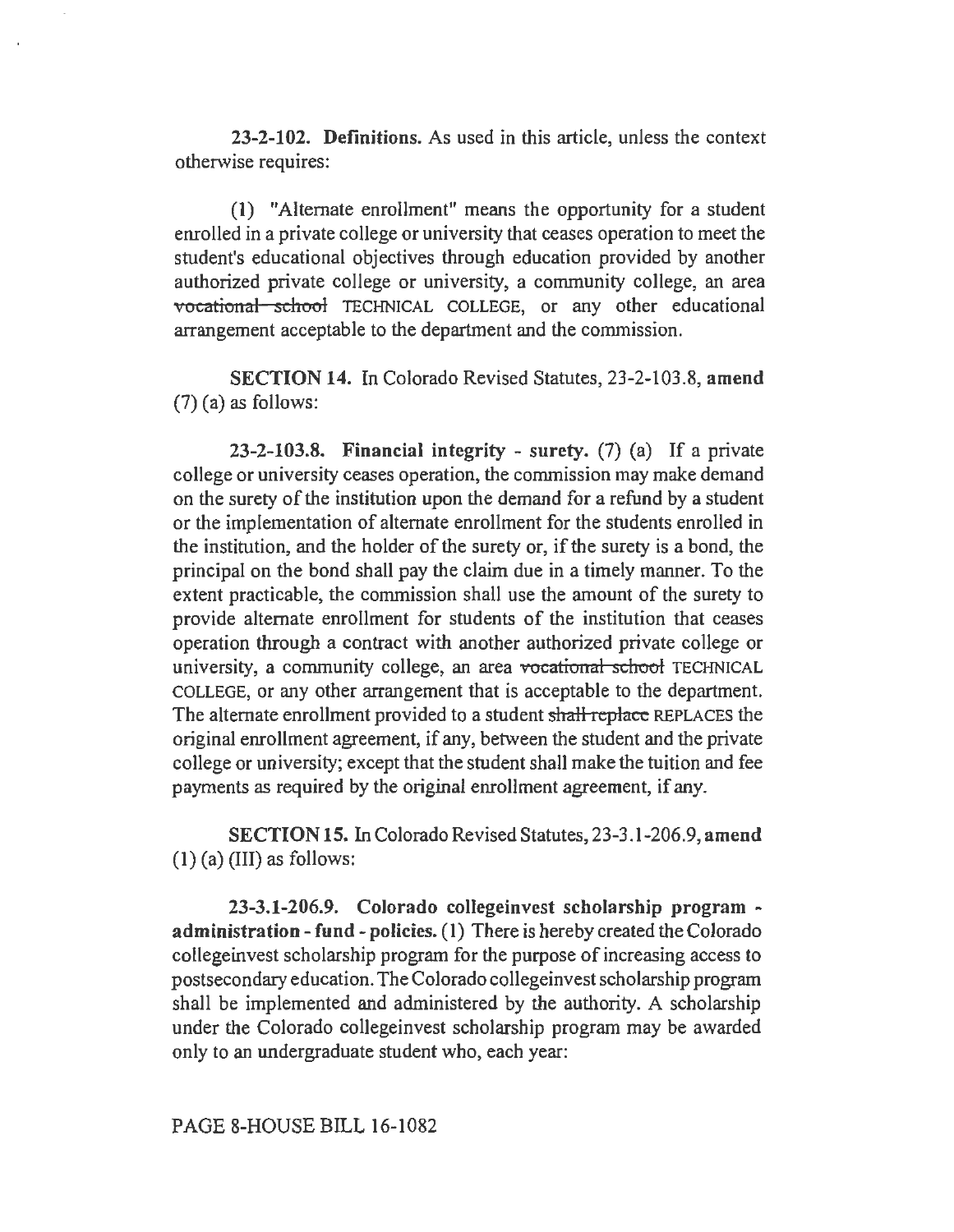(a) (III) Attends an area vocational school TECHNICAL COLLEGE, as defined in section 23-60-103 (1), and is earning postsecondary credits that may be transferred into an associate degree program at a community college or into a degree program at a four-year institution of higher education as provided in section 23-1-108 (7) and the state credit transfer policies established by the Colorado commission on higher education; and

SECTION 16. In Colorado Revised Statutes, 23-3.3-1101, amend {l) as follows:

23-3.3-1101. Career and technical education certificate programs - tuition assistance - funding. {l) The commission shall establish a tuition assistance program for students enrolled in career and technical education certificate programs, referred to in this section as "certificate programs". Subject to available appropriations, the commission shall allocate moneys to community colleges, Colorado Mesa university, area vocational schools TECHNICAL COLLEGES, and local district junior colleges to provide tuition assistance for students who meet the income eligibility requirements for the federal Pell grant but do not qualify for the Pell grant because the certificate program in which they are enrolled does not meet the Pell grant minimum credit hour requirements. The department of higher education and the institutions that receive tuition assistance moneys pursuant to this section shall administer the program in accordance with policies and procedures that the commission establishes.

SECTION 17. In Colorado Revised Statutes, 23-5-111.4, amend (3) (a) as follows:

23-5-111.4. Tuition for members of the National Guard. (3) (a) For the purposes of this section, "designated institution of higher education" means the Colorado state university - Pueblo, Adams state university, Colorado Mesa university, Metropolitan state university of Denver, Fort Lewis college, Western state Colorado university, all independent area vocational schools TECHNICAL COLLEGES, all local district colleges, the university of northern Colorado, the university of Colorado at Boulder, the university of Colorado at Denver, the university of Colorado at Colorado Springs, Colorado state university, the Colorado school of mines, the university of Colorado health sciences center, all community colleges governed by the state board for community colleges and occupational education, and any private institution of higher education in

PAGE 9-HOUSE BILL 16-1082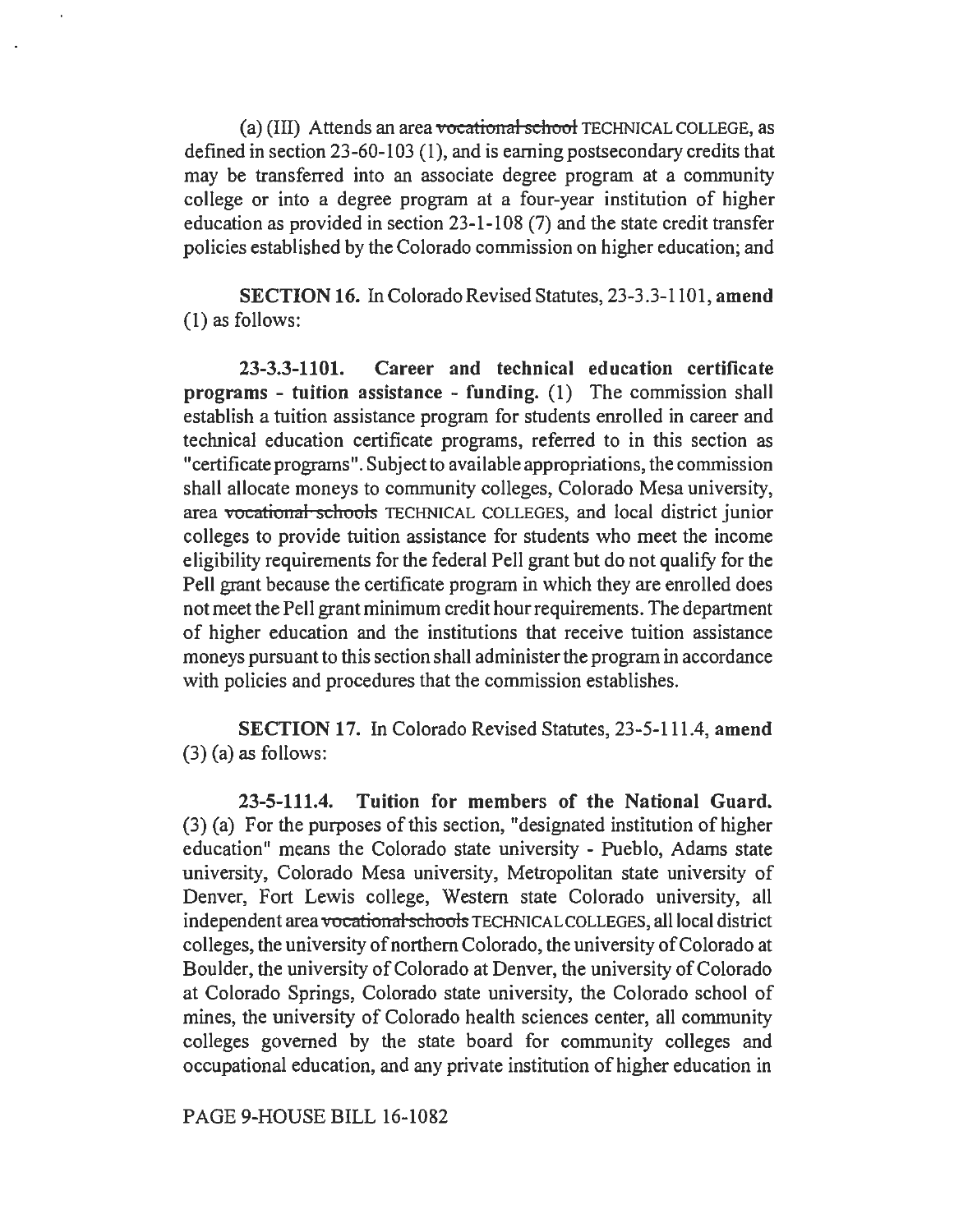Colorado that qualifies for the college opportunity fund pursuant to article 18 of this title and that offers an accredited certificate or degree program in homeland security. For a member of the Colorado National Guard enrolled in a private institution of higher education, tuition assistance shall be IS limited to the completion of the accredited certificate or degree program in homeland security and shall be IS provided at the discretion of the adjutant general of the department of military and veterans affairs. The tuition benefit to members of the Colorado National Guard under this subsection (3) for an accredited certificate or degree program in homeland security shall not exceed the moneys appropriated annually to the Colorado National Guard pursuant to section 23-3.3-202.

SECTION 18. In Colorado Revised Statutes, 23-5-129, amend (1) (b) and (11) as follows:

23-5-129. Governing boards - performance contract authorization - operations. (I) As used in this section, unless the context otherwise requires:

(b) "State institution of higher education" shall have HAS the same meaning as provided in section 23-18-102 (IO); except that "state institution of higher education" shall include INCLUDES each junior college that is part of a junior college district organized pursuant to article 71 of this title and the area vocational schools TECHNICAL COLLEGES, as defined in section 23-60-103.

(11) Notwithstanding any provision of this section to the contrary, the provisions of subsections  $(6)$ ,  $(7)$ , and  $(10)$  of this section do not apply to the local district junior colleges or the area vocational schools TECHNICAL COLLEGES.

SECTION 19. In Colorado Revised Statutes, 23-5-140, amend (2) (a) as follows:

23-5-140. Lifesaving school safety information. (2) As used in this section, unless the context otherwise requires:

(a) "Institution of higher education" or "institution" means a state institution of higher education as defined in section 23-18-102 (10) (a), a junior college, an area vocational school TECHNICAL COLLEGE, or a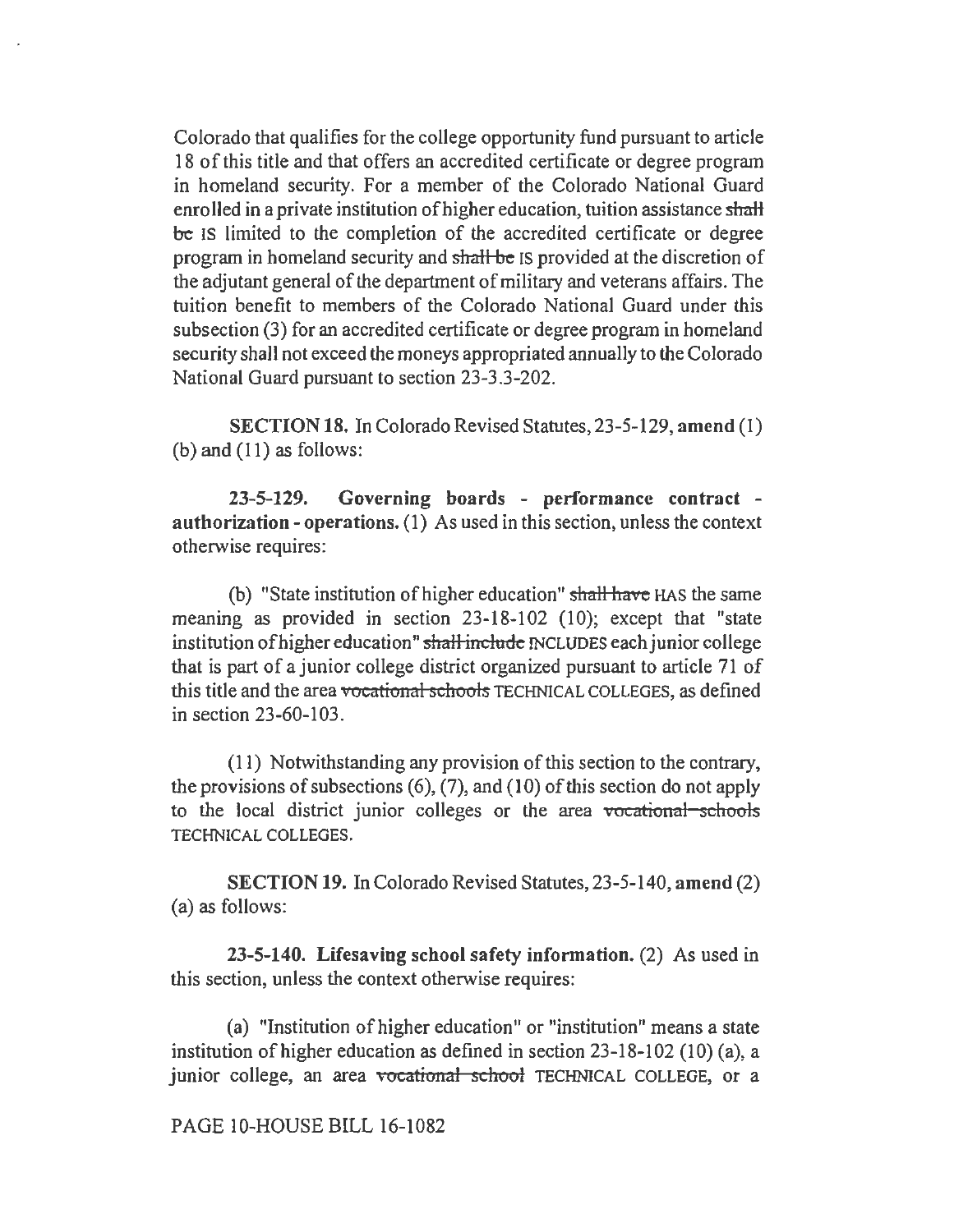technical college.

SECTION 20. In Colorado Revised Statutes, 23-5-141, amend (2) (c) as follows:

23-5-141. Campus police information sharing - legislative declaration - definitions. (2) For purposes of this section:

(c) "State institution of higher education" means a state institution of higher education as defined in section 23-18-102 (10) (a), a junior college, an area vocational school TECHNICAL COLLEGE, the Auraria higher education center, an education center, or a technical college.

SECTION 21. In Colorado Revised Statutes, 23-18-302, amend (1.5) as follows:

23-18-302. Definitions. As used in this part 3, unless the context otherwise requires:

 $(1.5)$  "Area vocational school TECHNICAL COLLEGE" has the same meaning as provided in section 23-60-103 (1).

SECTION 22. In Colorado Revised Statutes, 23-18-303, amend (1) as follows:

23-18-303. Fee-for-service contracts - authorization definitions. (1) For the 2015-16 state fiscal year and each fiscal year thereafter, the governing board of a state institution of higher education may annually negotiate a fee-for-service contract with the department for the delivery of higher education services by the institution for the benefit of the state and its residents. Specialty education programs, area vocational schools TECHNICAL COLLEGES, and local district junior colleges are funded pursuant to the provisions of section 23-18-304.

SECTION 23. In Colorado Revised Statutes, 23-18-304, amend (2) (a), (2) (b), and (4) as follows:

23-18-304. Funding for specialty education programs - area technical colleges - local district junior colleges. (2) (a) Except as provided in paragraph (b) of this subsection (2), for the 2015-16 state fiscal

PAGE 11-HOUSE BILL 16-1082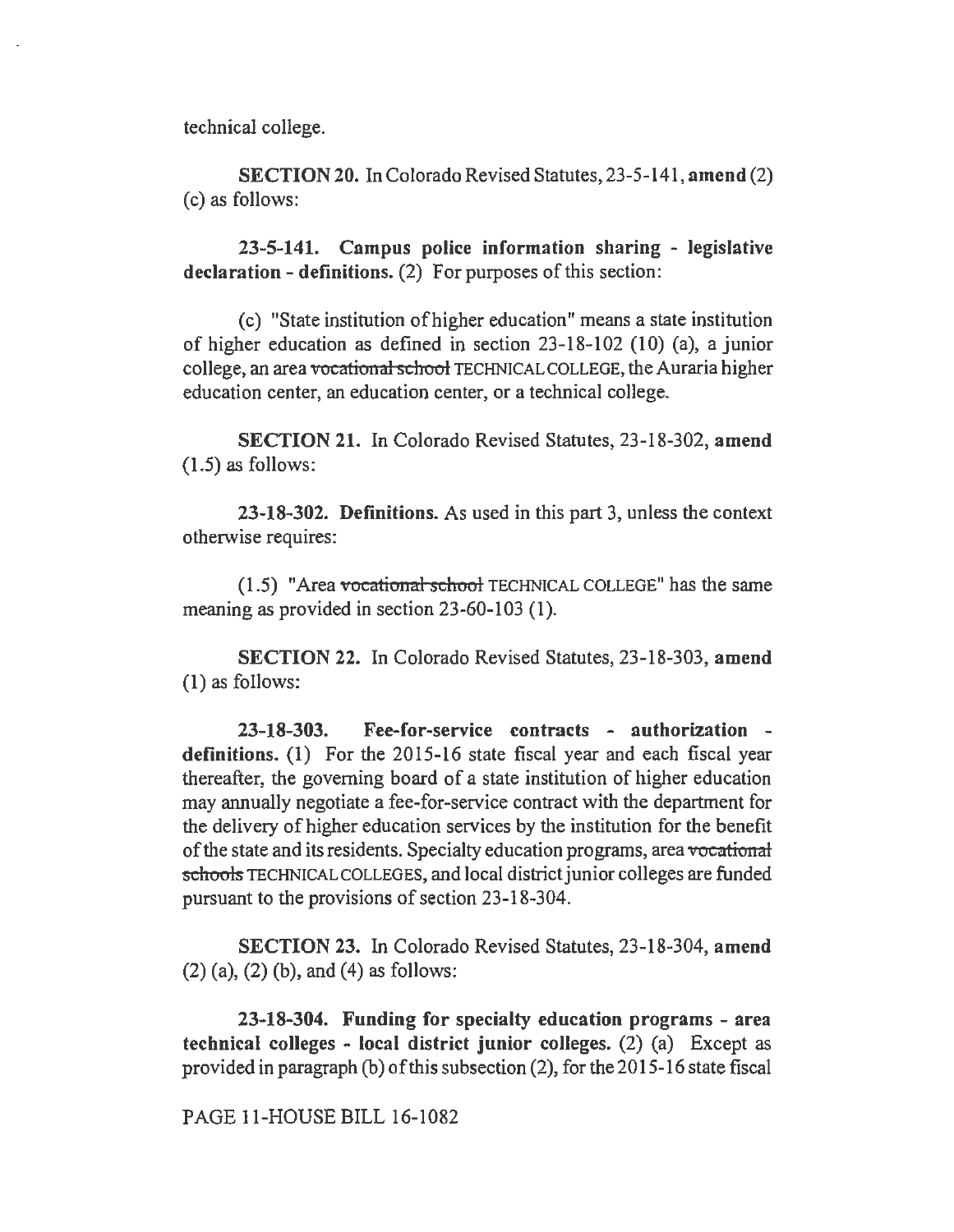year and each fiscal year thereafter, the direct grants made to eligible area vocational schools TECHNICAL COLLEGES pursuant to part 3 of article 71 of this title for a state fiscal year must be equal to the amount of the grants made in the preceding state fiscal year, increased or decreased by a percentage equal to the percentage change in the total state appropriation for the applicable state fiscal year from the total state appropriation for the preceding state fiscal year.

(b) After considering the status of the performance contracts with the area vocational schools TECHNICAL COLLEGES pursuant to section 23-5-129, the commission may recommend as part ofits budget request that direct grants to area vocational schools TECHNICAL COLLEGES increase by a percentage that is greater than the percentage change in the total state appropriation for the preceding state fiscal year or decrease by a percentage that is less than the percentage change in the total state appropriation for the applicable fiscal year from the total state appropriation for the preceding state fiscal year.

(4) The governing boards of institutions with specialty education programs, the area vocational schools TECHNICAL COLLEGES, the local district junior colleges, and the commission are encouraged to develop funding models that include specific performance metrics to ensure that these programs and institutions are meeting the policy goals established by the general assembly and adopted by the commission in its master plan.

SECTION 24. In Colorado Revised Statutes, 23-19 .9-102, amend  $(1)$  (b) as follows:

23-19.9-102. Higher education federal mineral lease revenues fund - higher education maintenance and reserve fund - creation sources of revenues - use. (1) (b) The general assembly may annually appropriate moneys in the revenues fund to directly pay for or pay the costs of financing capital construction projects at state-supported institutions of higher education that are included on a prioritized list of such projects specified in a joint resolution that has taken effect in accordance with section 39 of article V of the state constitution after being sponsored by the joint budget committee of the general assembly, approved by the general assembly, and presented to the governor pursuant to section 23-1-106.3 (I) (b ), enacted by Senate Bill 08-233, enacted at the second regular session of the sixty-sixth general assembly. The general assembly may also

PAGE 12-HOUSE BILL 16-1082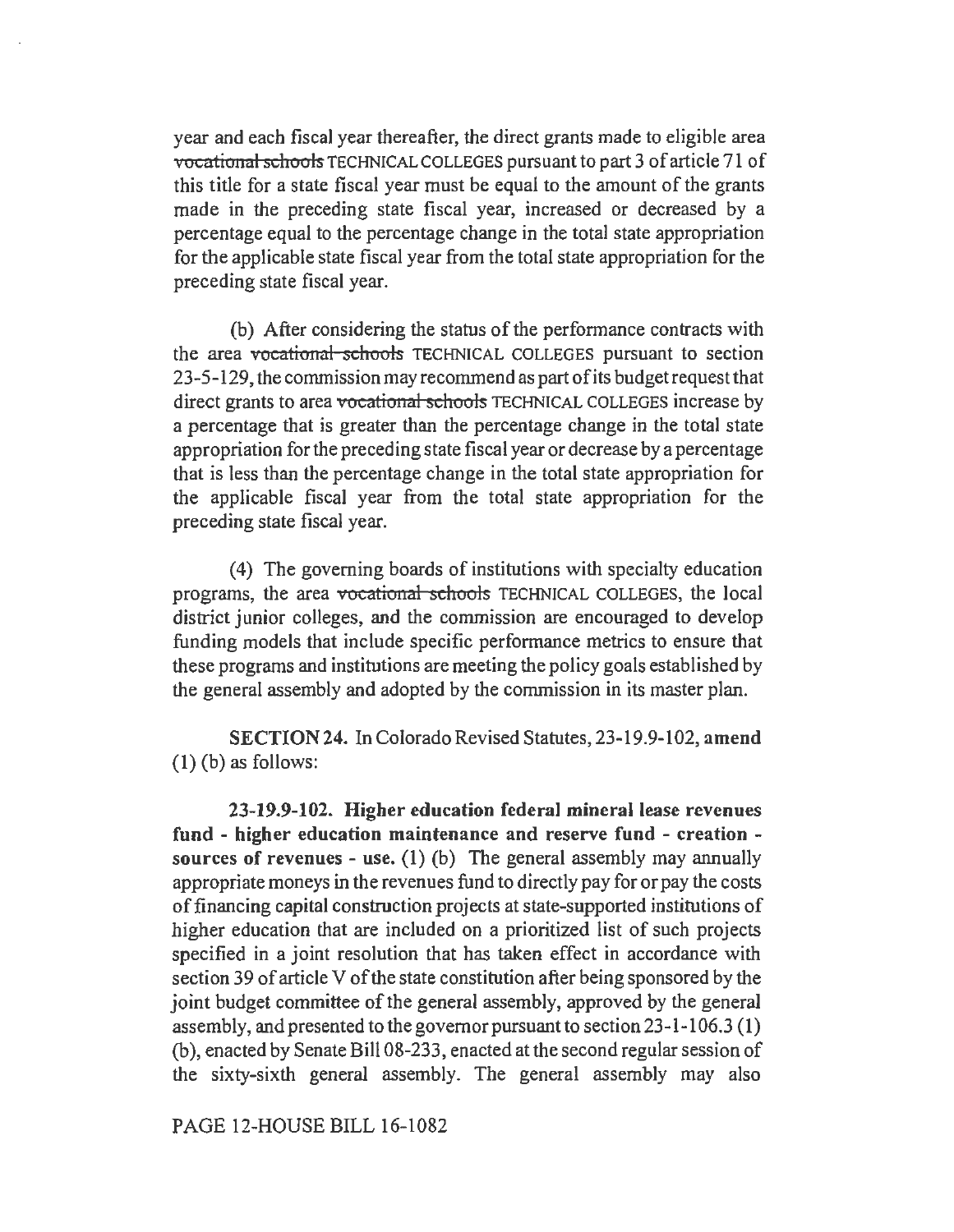appropriate moneys in the revenues fund to the department of education for distribution by the department, or any board or division within the department that the department may designate, to school districts for capital construction projects at area vocational schools TECHNICAL COLLEGES, as defined in section 23-60-103 (1). In making such appropriations, the general assembly shall give priority consideration to capital construction projects at state-supported institutions of higher education that are located in communities that are substantially impacted by energy production or conversion activities, and the department, or any board or division within the department designated to distribute moneys appropriated to the department pursuant to this paragraph (b), shall give priority consideration to capital construction projects at area vocational schools TECHNICAL COLLEGES that are located in such communities. Only capital construction projects that will be used exclusively or primarily for academic purposes shall be eligible for funding pursuant to this paragraph (b).

SECTION 25. In Colorado Revised Statutes, 23-60-102, amend (3) as follows:

23-60-102. Legislative declaration. (3) The function of the two-year college system is to conduct occupational, technical, and community service programs with no term limitations and general education, including college transfer programs with unrestricted admissions. It is further the intent of this article to develop appropriate occupational education and adult education programs in these and other postsecondary educational institutions, to maintain and expand occupational education programs in the elementary and secondary schools of the state permitting local school districts already having vocational schools AREA TECHNICAL COLLEGES to continue to operate them, and to develop work study and on-the-job training programs designed to acquaint youth with the world of work and to train and retrain youth and adults for employment. The general assembly intends that state agencies concerned with occupational education in the public schools shall cooperate with the board in planning and implementing occupational education programs, to the end that the state of Colorado has complete and well-balanced occupational and adult education programs available to the people of Colorado at all educational levels.

SECTION 26. In Colorado Revised Statutes, 23-60-103, amend (1) as follows:

PAGE 13-HOUSE BILL 16-1082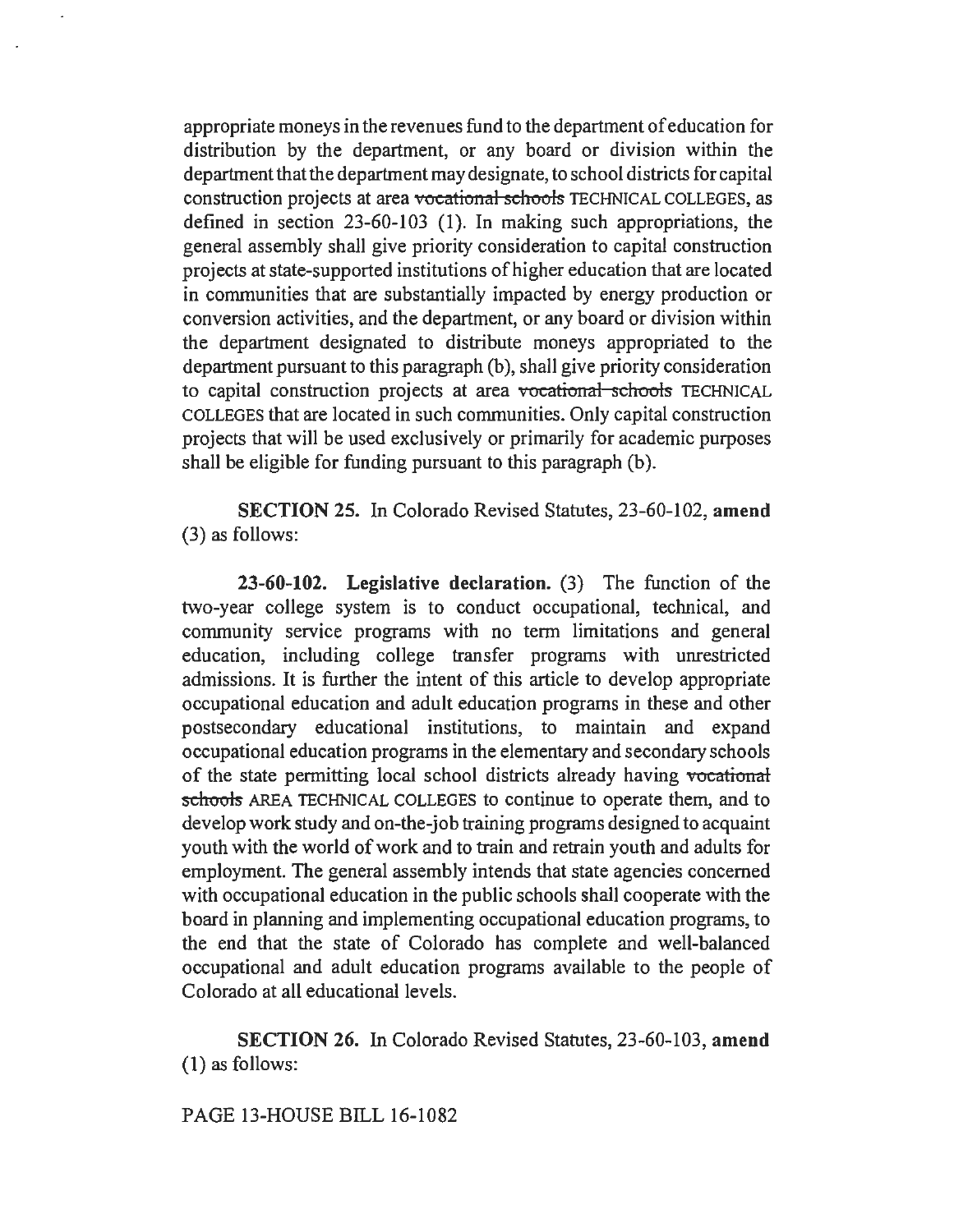23-60-103. Definitions. As used in this article, unless the context otherwise requires:

(1) "Area vocational school TECHNICAL COLLEGE" means a school offering approved postsecondary vocational programs for credit, operated by a local school district or by a board of cooperative services, and designated by the general assembly as an area vocational school TECHNICAL COLLEGE in conformity with standards established by the state board for community colleges and occupational education. Tuition rates and fees charged any person not enrolled in a secondary school curriculum shall be uniform for any group classification. For the purposes of this article, the following schools as named in this subsection  $(1)$  or as their names may be changed pursuant to section  $23-60-801$ , are declared to be area vocational schools TECHNICAL COLLEGES: The Emily Griffith opportunity school TECHNICAL COLLEGE, the Delta-Montrose area vocational school TECHNICAL COLLEGE, and the Aurora-tech center PICKENS TECHNICAL COLLEGE.

SECTION 27. In Colorado Revised Statutes, 23-60-109, amend  $(1)$  (a) as follows:

23-60-109. Career pathways - design - legislative declaration. (1) The general assembly finds and declares that:

(a) The board developed the manufacturing career pathway pursuant to part 10 of this article after consulting with local district junior colleges and area vocational schools TECHNICAL COLLEGES, and in collaboration with the department oflabor and employment, the department of higher education, the department of education, and the state work force development council, created in section 24-46.3-101, C.R.S.;

SECTION 28. In Colorado Revised Statutes, repeal 23-60-801 as follows:

23-60-801. Area vocational schools - name. The school district board of education or the board of cooperative services, whichever is applicable, that acts as the governing board of an area vocational school may, by resolution, rename the area vocational school to identify it as a technical college. Identifying an area vocational school as a technical college shall not change its status as an area vocational school nor change

PAGE 14-HOUSE BILL 16-1082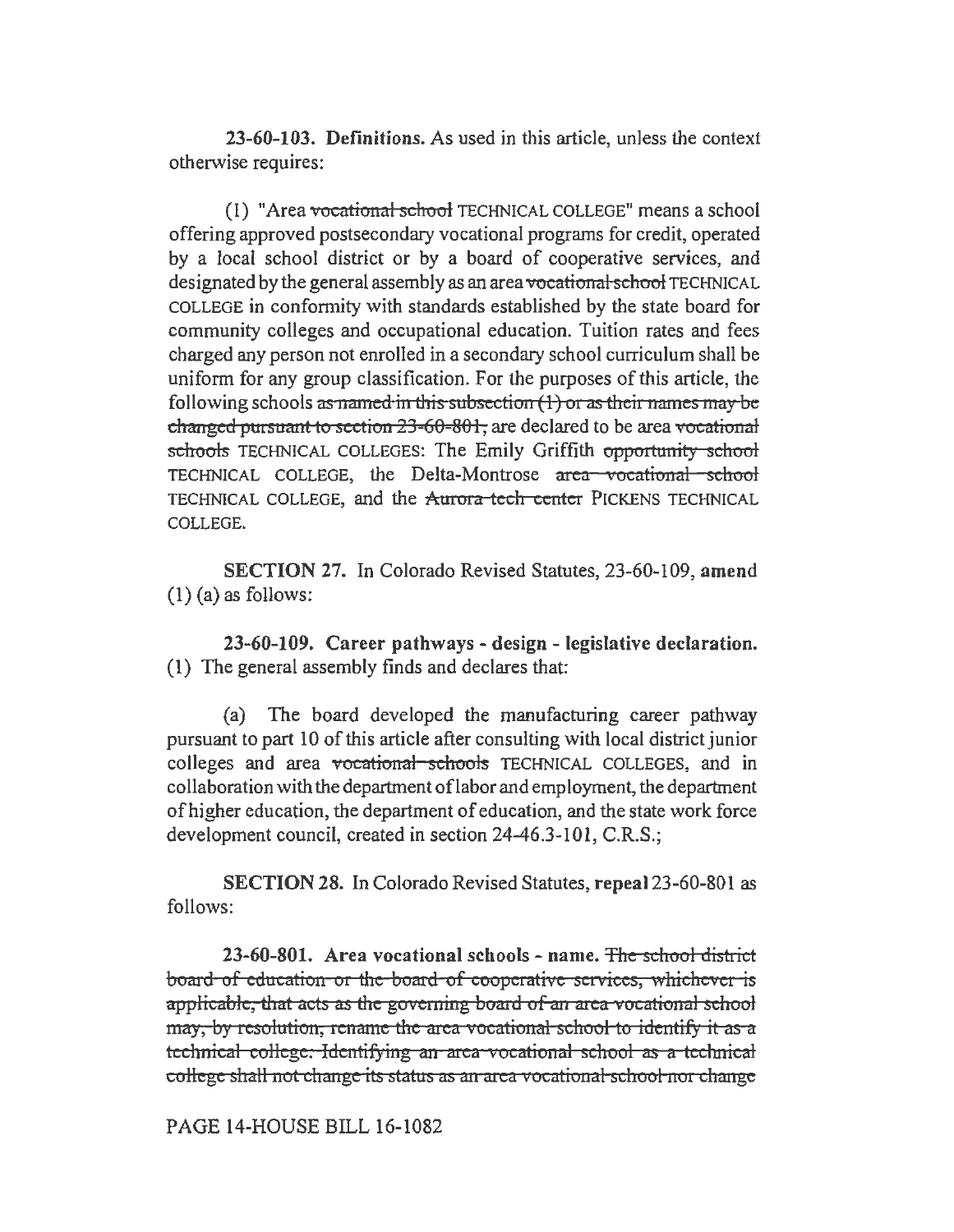the governance or operation of the area vocational school.

SECTION 29. In Colorado Revised Statutes, amend 23-60-802 as follows:

23-60-802. Area technical colleges - credits - transfer. On or before September 1, 2004, the board shall adopt policies to ensure that, if a student completes a program of study at an area vocational school TECHNICAL COLLEGE and subsequently enrolls in an institution within the state system of community and technical colleges, or transfers from an area vocational school TECHNICAL COLLEGE to an institution within the state system of community and technical colleges, any postsecondary course credits earned by the student while enrolled in the area vocational school TECHNICAL COLLEGE will apply in full at another area vocational school TECHNICAL COLLEGE or to an appropriate program leading to a certificate or to an associate degree at a community or technical college. Postsecondary credits earned by a student at an area vocational school TECHNICAL COLLEGE may be transferred into an associate degree program at a community college or into a degree program at a four-year institution of higher education as provided in section 23-1-108 (7) and the state credit transfer policies established by the Colorado commission on higher education.

SECTION 30. In Colorado Revised Statutes, 23-60-902, amend  $(1)$  (a),  $(1)$  (b),  $(1)$  (c), and  $(3)$  (a) as follows:

23-60-902. Accelerated education and skills training certificates. (1) (a) The board may collaborate with the local district junior colleges, area vocational schools TECHNICAL COLLEGES, the unit within the department of education that works with adult education, and local workforce development programs to design certificate programs through which an eligible adult who has an insufficient level of information or math literacy may obtain a career and technical education certificate on an accelerated schedule to assist him or her in entering or re-entering the workforce or in obtaining better employment. Each certificate program must consist of courses that integrate information and math literacy development programs with career and technical training. The time required to complete a certificate program must not exceed twelve months.

(b) The board shall work with the community colleges, junior

PAGE 15-HOUSE BILL 16-1082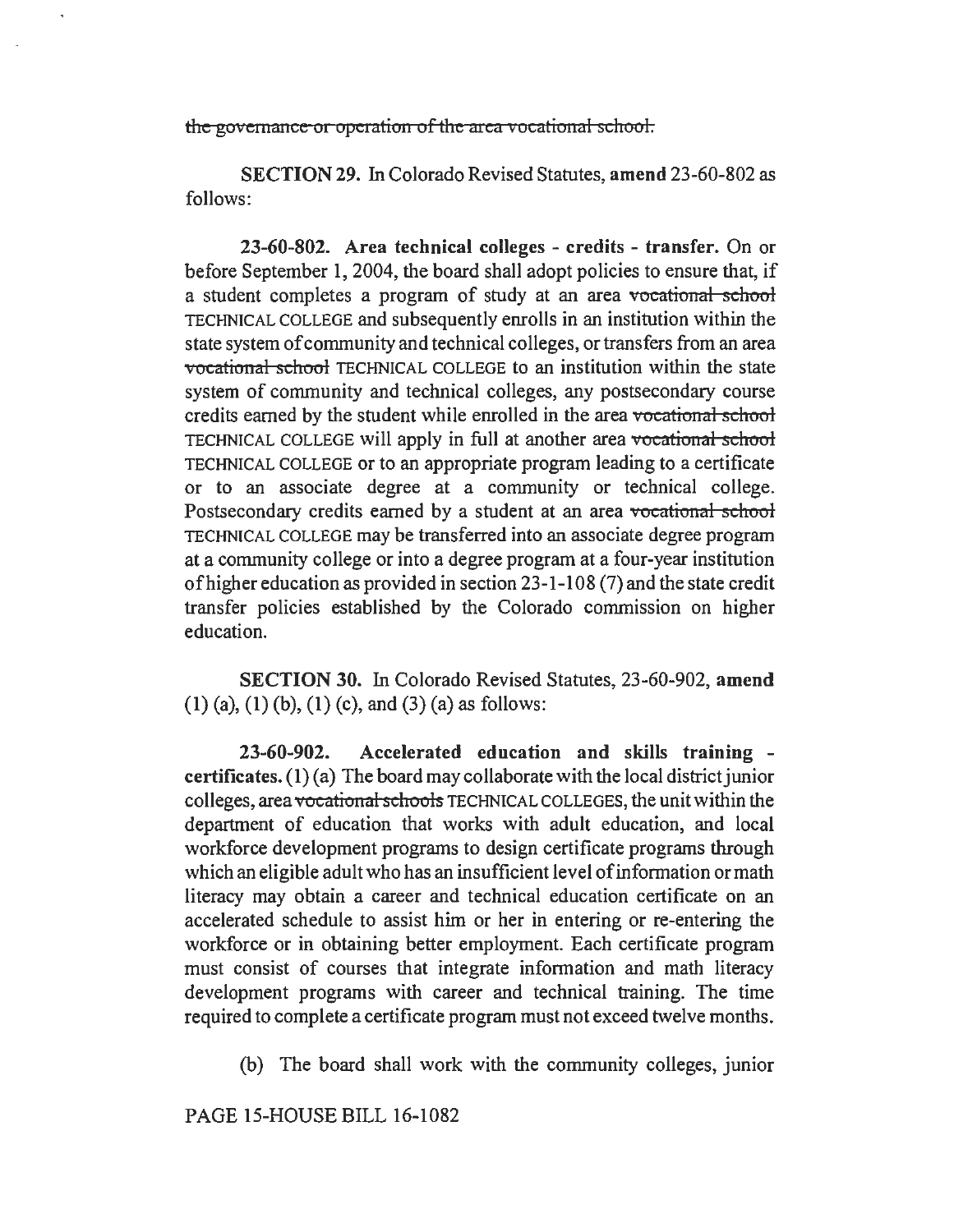district colleges, and area vocational schools TECHNICAL COLLEGES to design the career and technical training portion of each certificate program.

(c) The board is encouraged to collaborate with and may enter into memorandums of understanding with local district junior colleges, area vocational schools TECHNICAL COLLEGES, the unit within the department of education that works with adult education, local workforce development programs, and other local adult education providers to ensure that the accelerated certificates program can be implemented locally.

(3) (a) A community college in the state system of community and technical colleges, a local district junior college, and an area vocational school TECHNICAL COLLEGE may choose to participate in the accelerated certificates program by offering one or more of the certificate programs created through the accelerated certificates program pursuant to subsection (1) of this section.

SECTION 31. In Colorado Revised Statutes, 23-60-1003, amend (1) as follows:

23-60-1003. Manufacturing career pathway - design. (1) No later than the 2014-15 academic year, the board, after consulting with local district junior colleges and area vocational schools TECHNICAL COLLEGES. in collaboration with the department of labor and employment, the department of higher education, the department of education, and the state work force development council, created in section 24-46.3-101, C.R.S., shall design a career pathway for students within the manufacturing sector. The manufacturing career pathway shall connect school districts, local district junior colleges, area vocational schools TECHNICAL COLLEGES, community colleges, and four-year institutions of higher education with adult education programs, local workforce development programs, and regional manufacturing sector partnerships, and will allow a student to earn income while progressing along the career pathway.

SECTION 32. In Colorado Revised Statutes, 23-61.5-10 I, amend (1) as follows:

23-61.5-101. Formation - petition of electors. (1) Any area or part of an area of the state which is designated by the state board for community colleges and occupational education as an area to be served by

PAGE 16-HOUSE BILL 16-1082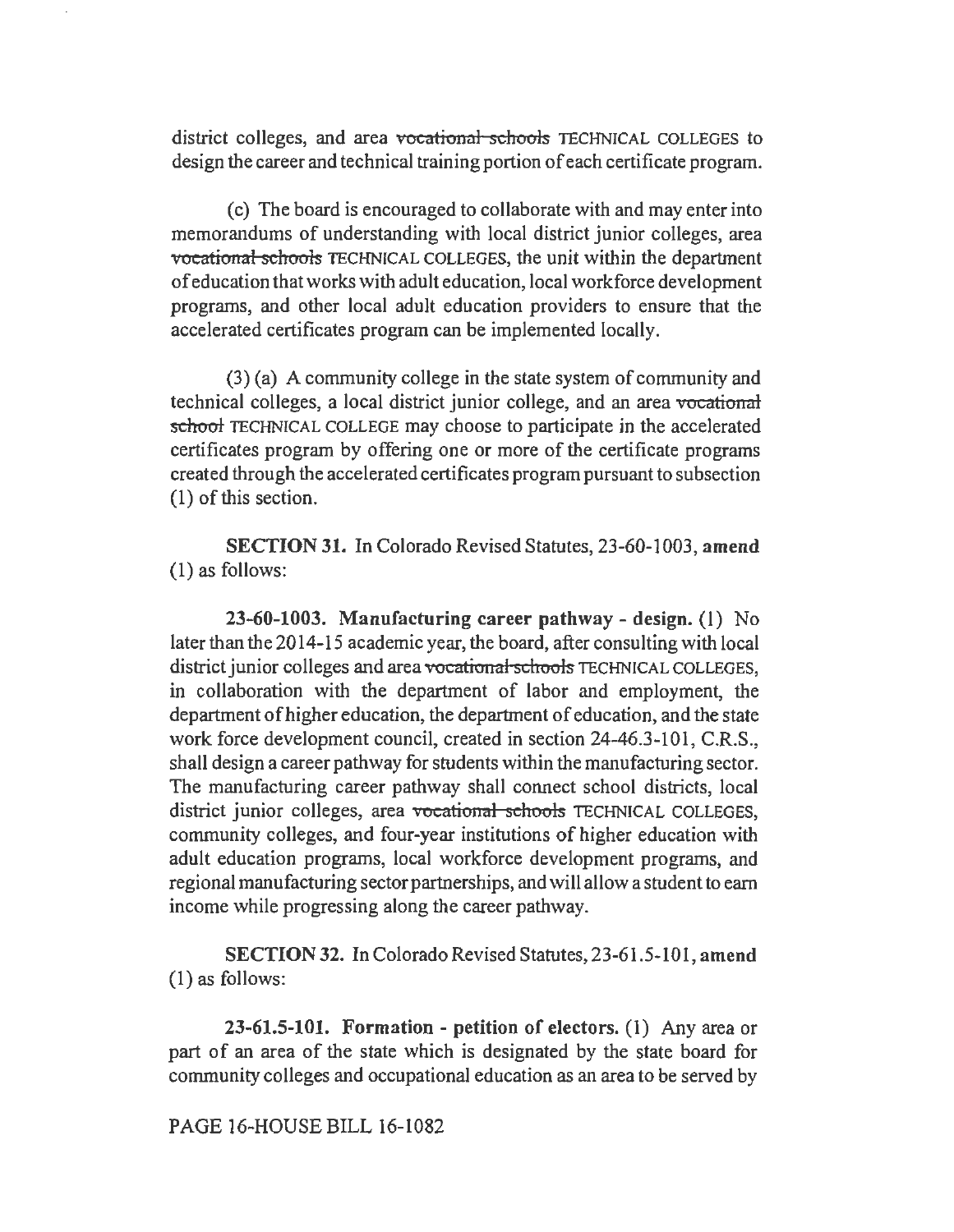an area vocational school TECHNICAL COLLEGE and which also contains a junior college district which is designated as an area vocational school TECHNICAL COLLEGE pursuant to article 60 of this title may be formed as an area vocational district as provided in this part I.

SECTION 33. In Colorado Revised Statutes, amend 23-61.5-110 as follows:

23-61.5-110. Property tax - vocational services. Each area vocational district, acting through its board, shall have HAS the power to impose an ad valorem property tax against property in the district to raise revenue for the purpose of meeting the cost of the postsecondary vocational services provided within the district by the area vocational school TECHNICAL COLLEGE which serves and is contained in the district, including but not limited to the cost of capital construction.

SECTION 34. In Colorado Revised Statutes, amend 23-61.5-112 as follows:

23-61.5-112. Additions to district-procedure. (1) If any part of the area designated by the state board for community colleges and occupational education as an area to be served by an area vocational school TECHNICAL COLLEGE desires to be annexed to an existing area vocational district, it may do so by the following procedure:

(a) By obtaining approval of the existing area vocational district. The approval shall be IS given only upon a majority vote of the eligible electors of the existing area vocational district as expressed by a majority polled at the time of the regular biennial school election held in the area vocational district. The election shalt MUST be called only upon the affirmative vote of the board.

(b) By obtaining approval of the eligible electors residing in the part of the designated area desiring to be annexed voting on the question of annexation at a regular biennial school election. The election shalt MUST be called only upon the filing of a petition for inclusion with the county clerk and recorder of the county in which the part is located or with the county clerk and recorder of each county in which a part is located if the part is located in more than one county. The petition shall MUST be signed by ten percent of the eligible electors who reside in the part. The provisions of

PAGE 17-HOUSE BILL 16-1082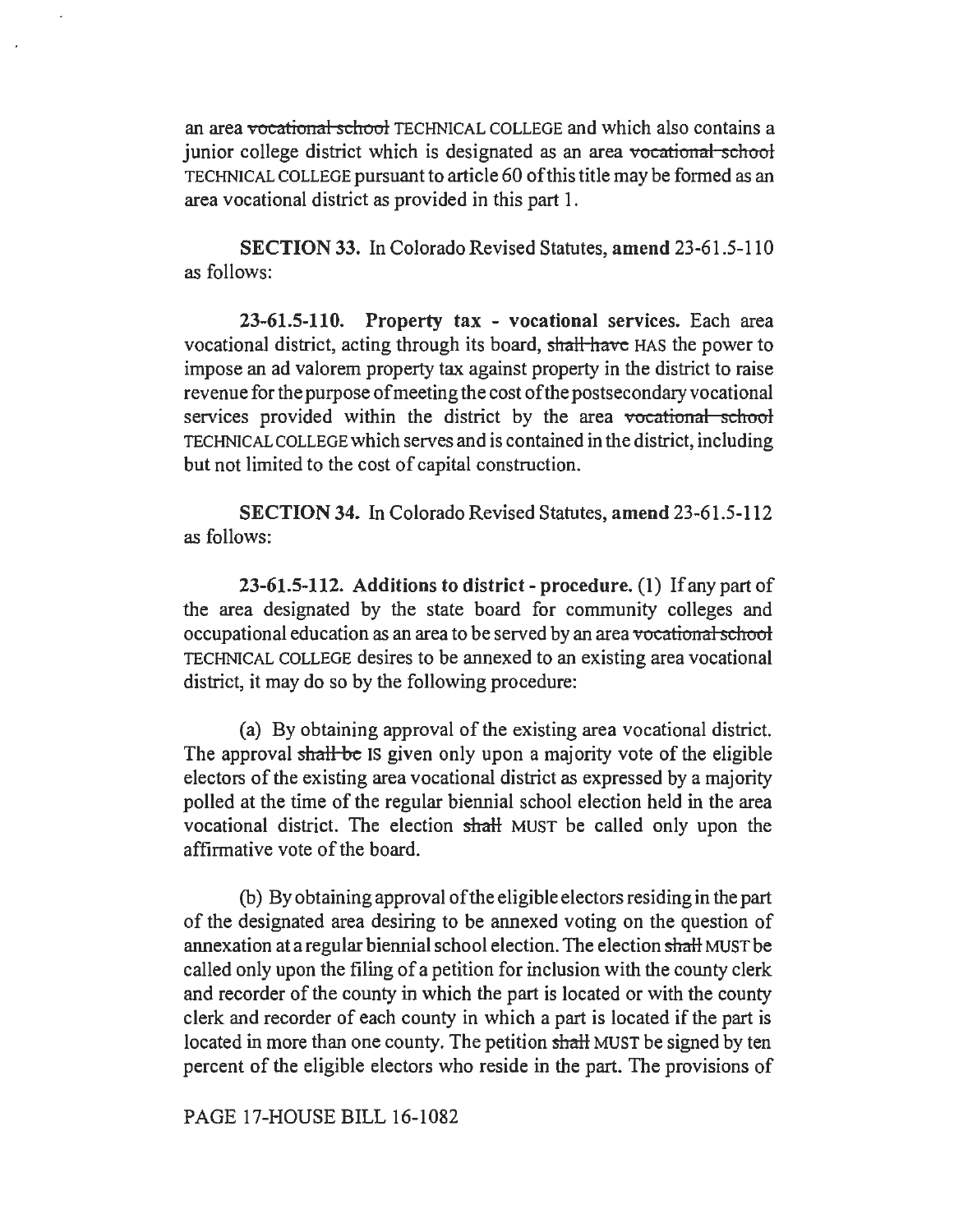sections 23-61.5-104 and 23-61.5-106 shall apply to the election. If more than a majority of all votes cast at the election are in favor of the inclusion, the part shall be IS included in the area vocational district.

SECTION 35. In Colorado Revised Statutes, 23-61.5-201, amend (1) as follows:

23-61.5-201. Procedure. (1) Except as provided in subsection (2) of this section, the board shall determine in each year the amount of money necessary to be raised by taxation and shall fix a rate of levy which, when levied upon every dollar of valuation for assessment of taxable property within the district, will raise the amount required by the district annually to supply funds to defray its expenses, including but not limited to the cost of postsecondary vocational services provided by the area vocational school TECHNICAL COLLEGE and capital construction.

SECTION 36. In Colorado Revised Statutes, 23-71-302, amend (I) as follows:

23-71-302. Distribution of grants. (I) The board shall annuaIIy certify to the state treasurer the amount of the direct grants to be paid to Colorado mountain college, Aims community college, and the area vocational schools TECHNICAL COLLEGES, as specified by the general assembly and appropriated pursuant to section 23-18-304 for the applicable fiscal year. Each institution or area vocational school TECHNICAL COLLEGE may use the direct grants for current operating costs or for capital construction.

SECTION 37. In Colorado Revised Statutes, 23-71-303, amend (1) as follows:

23-71-303. Distributions to area technical colleges. (1) Any area vocational school TECHNICAL COLLEGE operating or organized and operating as such during the entire school year may be reimbursed by the state in an amount specified annually by the general assembly pursuant to section 23-18-304. In no instance shall Such reimbursement MUST NOT exceed the total direct cost of the vocational program per FTE.

SECTION 38. In Colorado Revised Statutes, 24-19.9-101, amend (2) as follows:

PAGE 18-HOUSE BILL 16-1082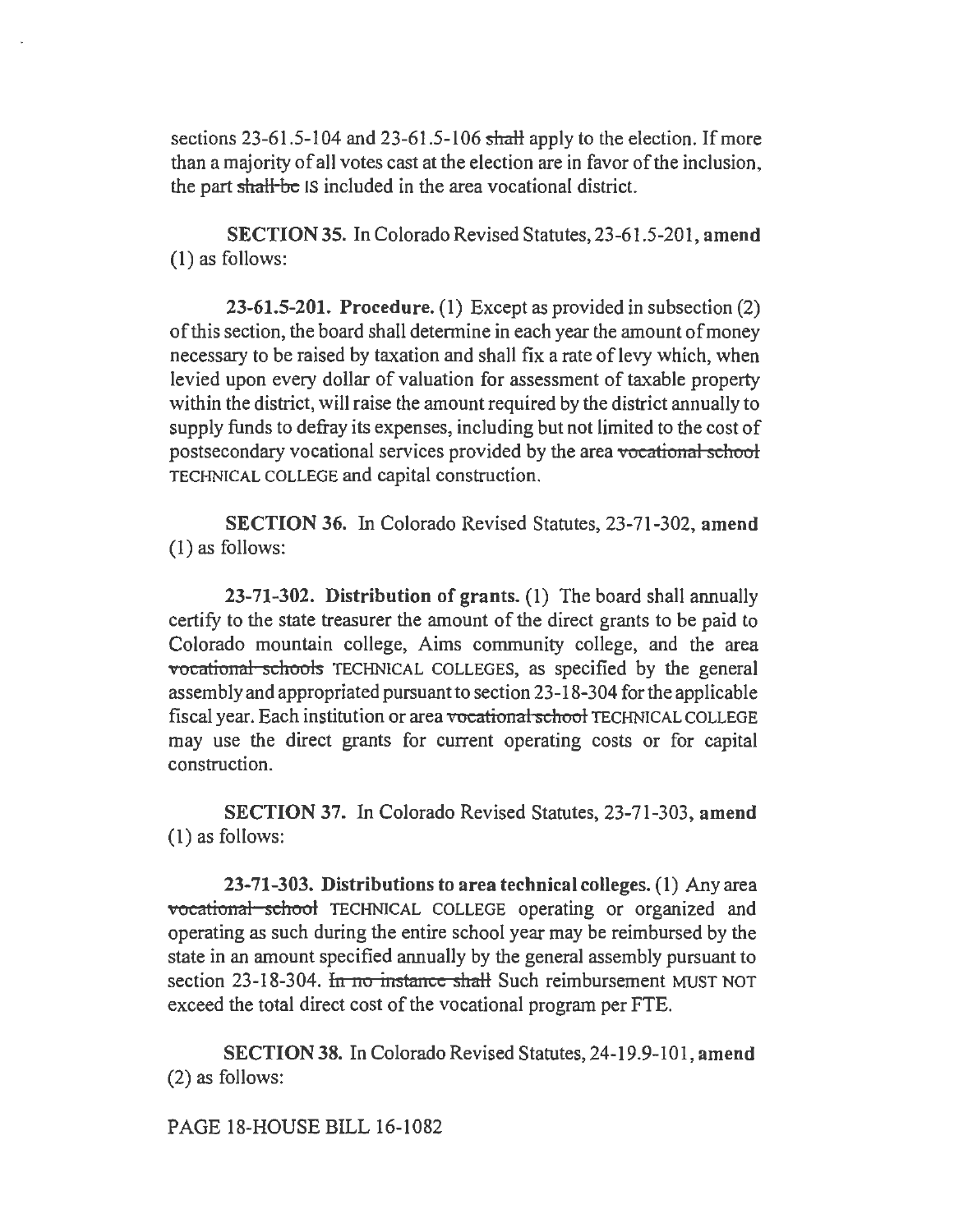24-19.9-101. Definitions. As used in this article, unless the context otherwise requires:

(2) "Institution of higher education" means a state university or college, community college, junior college, local district college, or area vocational school TECHNICAL COLLEGE described in title 23, C.R.S.

SECTION 39. In Colorado Revised Statutes, 24-46.3-101, amend  $(2)$  (d) (IV) as follows:

24-46.3-101. State work force development council- creation membership - funding through gifts, grants, and donations - talent pipeline cash fund. (2) Membership of the state council must include:

(d) Other members appointed by the governor, who are:

(IV) Representatives of organizations and individuals that have experience and expertise in the delivery of work force investment activities, including chief executive officers of community colleges, AREA TECHNICAL COLLEGES, and community-based organizations in the state;

SECTION 40. In Colorado Revised Statutes, 24-46.3-301, amend (2) as follows:

24-46.3-301. Definitions. As used in this part 3, unless the context otherwise requires:

(2) "Area vocational school TECHNICAL COLLEGE" has the same meaning as provided in section 23-60-103, C.R.S.

SECTION 41. In Colorado Revised Statutes, 23-46.3-302, amend  $(1)$  (a), (2) (a) (II), and (2) (a) (VII) as follows:

24-46.3-302. Postsecondary and workforce readiness statewide coordinator - position created - duties.  $(1)$   $(a)$  There is created the position of postsecondary and work force readiness statewide coordinator to work under the direction of the state work force development council. The statewide coordinator works with and helps to coordinate the efforts of local education providers, businesses, industry, area vocational schools TECHNICAL COLLEGES, community colleges, apprenticeship programs, the

PAGE 19-HOUSE BILL 16-1082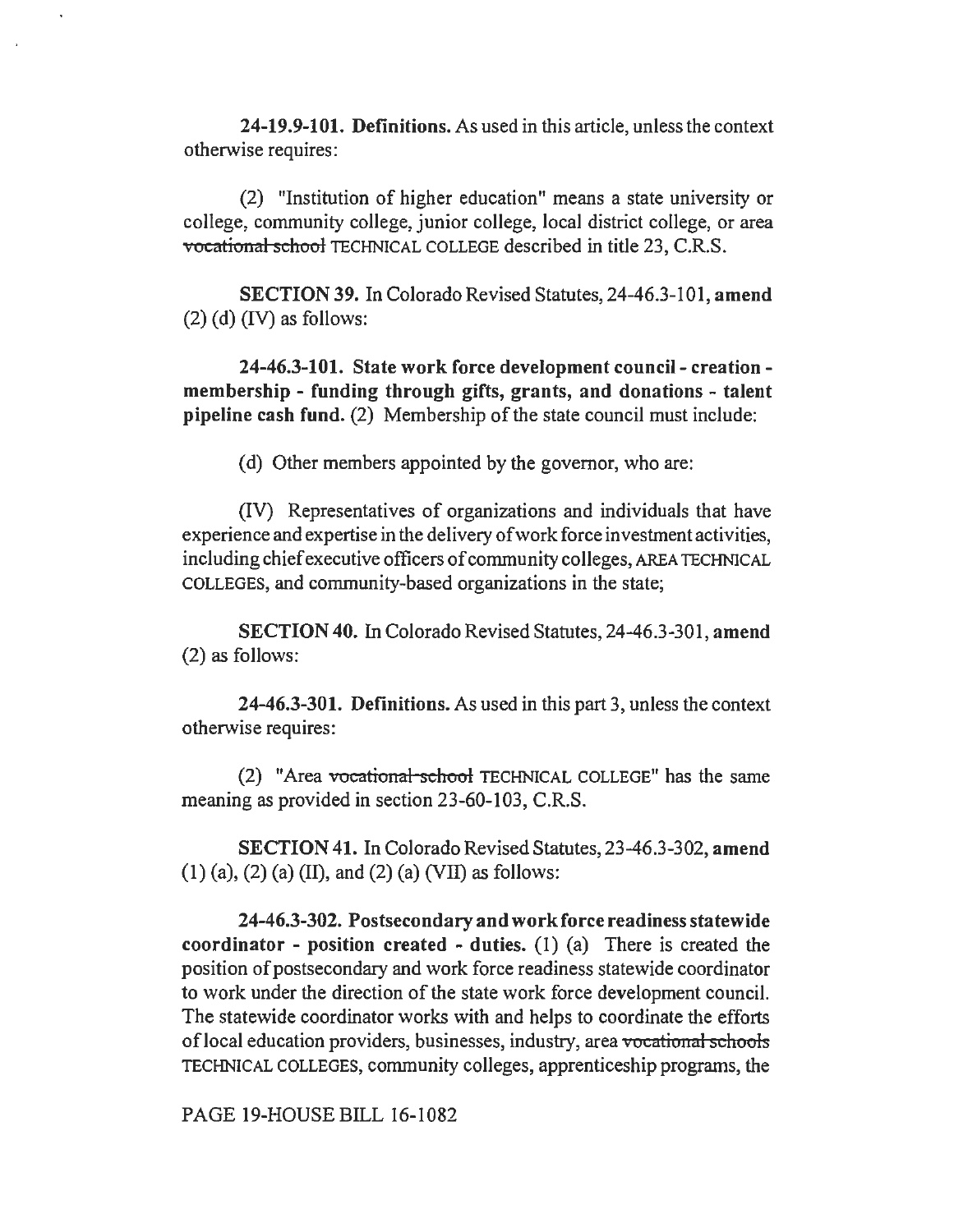department of education, the work force development council, the career and technical education division within the Colorado community college system, the department of higher education, college preparation programs, and other appropriate entities to raise the level of postsecondary and work force readiness that Colorado high school graduates achieve, especially with regard to readiness upon high school graduation for skilled career positions in business and industry.

(2) (a) The statewide coordinator shall assist local education providers in:

(II) Implementing concurrent enrollment programs as provided in article 35 of title 22, C.R.S., and in entering into concurrent enrollment agreements with area vocational schools TECHNICAL COLLEGES, community colleges, and four-year institutions of higher education;

(VII) Developing partnerships with businesses, industry, unions, area vocational schools TECHNICAL COLLEGES, community colleges, apprenticeship programs, and other entities to create opportunities for students to participate in educational and training programs that lead to obtaining a career entry-level credential.

SECTION 42. In Colorado Revised Statutes, 24-77-104.5, amend  $(4)$  (a)  $(IX)$  as follows:

24-77-104.5. General fund exempt account- appropriations to critical needs fund-specification of uses for health care and education - definitions. (4) (a) Funding for the benefit of students attending community colleges and other institutions of higher education, as used in subparagraph (III) of paragraph (b) of subsection (1) of this section, shall be limited to funding for:

(IX) Area vocational school TECHNICAL COLLEGE grants.

SECTION 43. In Colorado Revised Statutes, 39-3-124, amend (1) (b) (II) as follows:

39-3-124. Property used by state entity - installment sales or lease agreement - lease-purchase or leveraged lease agreement exemption. (1) (b) (II) For purposes of this paragraph (b), "state-supported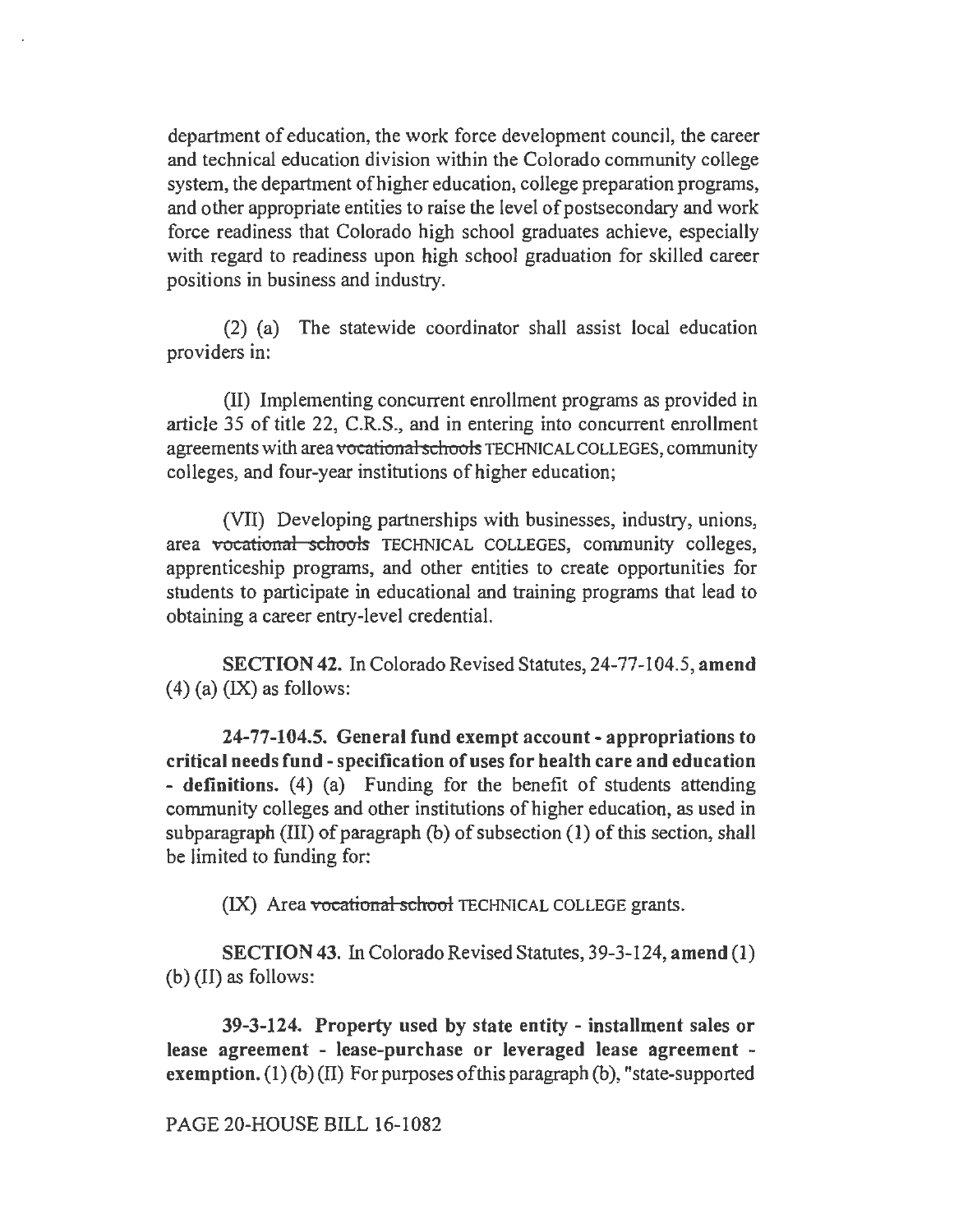institution of higher education" includes, but need not be limited to, all postsecondary institutions in the state supported in whole or in part by state funds, including junior colleges and community colleges, extension programs of the state-supported universities and colleges, local district colleges, area vocational schools TECHNICAL COLLEGES, and the institutions governed by the regents of the university of Colorado.

SECTION 44. In Colorado Revised Statutes, 39-22-531, amend  $(1)$  (h.5) as follows:

39-22-531. Colorado job growth incentive tax credit - rules definitions - repeal. (1) As used in this section, unless the context otherwise requires:

(h.5) "State institution ofhigher education" means a state institution of higher education as defined in section 23-18-102 (10), C.R.S., a junior college, or an area vocational school TECHNICAL COLLEGE.

SECTION 45. In Colorado Revised Statutes, 39-30.5-103, amend (11) introductory portion as follows:

39-30.5-103. Definitions. As used in this article, unless the context otherwise requires:

(11) "State institution of higher education" means a state institution of higher education as defined in section 23-18-102 (10), C.R.S., a junior college, or an area vocational school TECHNICAL COLLEGE that:

SECTION 46. In Colorado Revised Statutes, 23-3.3-1004, amend  $(4)$  (a) (III) (D) as follows:

23-3.3-1004. Colorado opportunity scholarship initiative advisory board - created - duties - rules. ( 4) The board shall hold its first meeting on or before November 1, 2014, at a time and place to be designated by the executive director or by his or her designee. The board shall meet at least four times each year and shall carry out the following duties:

(a) Promulgate rules for administration of the initiative, including but not limited to the following:

PAGE 21-HOUSE BILL 16-1082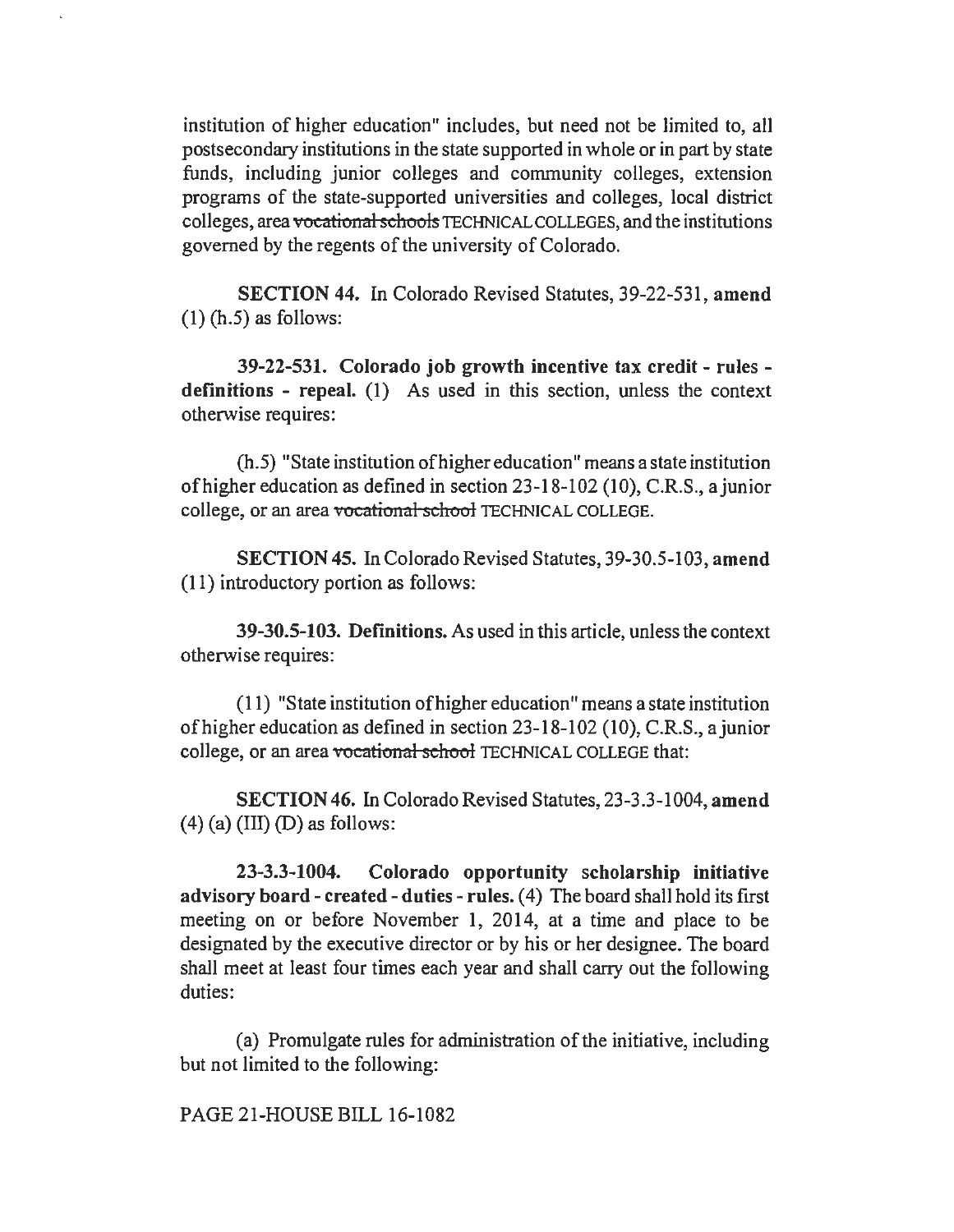(III) Rules establishing permissible uses of grant and scholarship moneys from the initiative, which rules shall stipulate that:

(D) To the extent practicable, grants of tuition assistance must be awarded to students representing rural and urban areas of the state and to students attending public vocational schools, AREA TECHNICAL COLLEGES, community colleges, four-year institutions of higher education, and research institutions; and

SECTION 47. In Colorado Revised Statutes, 23-41-114, amend  $(4)$  (b)  $(IV)$   $(A)$  as follows:

23-41-114. Colorado energy research institute - creation. (4) The institute shall conduct:

(b) The following specific research and educational programs designed to meet the information needs of the department of natural resources, other agencies of the state's executive branch, the legislature, and the public:

(IV) (A) To facilitate economic development by funding local community colleges, colleges, AREA TECHNICAL COLLEGES, and vocational schools in regions where energy development is occurring and by providing grants for job training and education resources to advance knowledge and skill development that goes beyond basic research and helps attract, educate, and train people for employment.

SECTION 48. Act subject to petition - effective date. This act takes effect at 12:01 a.m. on the day following the expiration of the ninety-day period after final adjournment of the general assembly (August 10, 2016, if adjournment sine die is on May 11, 2016); except that, if a referendum petition is filed pursuant to section 1 (3) of article V of the state constitution against this act or an item, section, or part of this act within such period, then the act, item, section, or part will not take effect unless